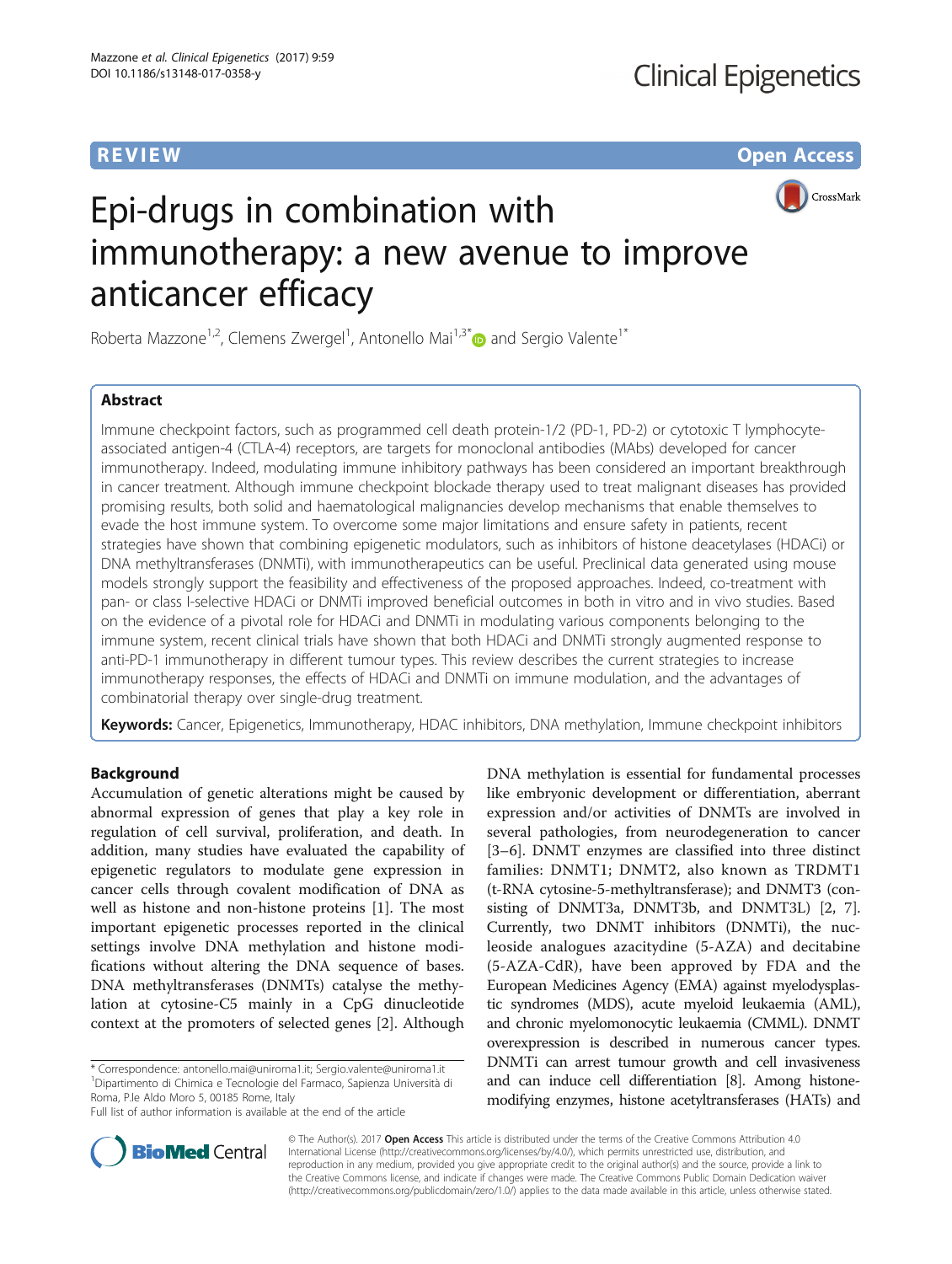histone deacetylases (HDACs) are among the most studied targets for chromatin remodelling, control of gene expression, and anticancer therapy. HDACs are divided into four groups: "classical HDACs" are expressed in the nucleus and/or cytoplasm, share a  $Zn^{2+}$ -dependent catalytic activity, and include class I (HDAC1, 2, 3, 8), IIa (HDAC4, 5, 7, 9), IIb (HDAC6 and 10), and IV (HDAC11) enzymes. Class III HDACs, known as sirtuins, possess NAD<sup>+</sup>-dependent deacetylase activity and share no sequence similarity with the classical deacetylases [[9](#page-12-0)]. HDAC inhibitors (HDACi) can induce, among others, tumour cell apoptosis, growth arrest, differentiation, inhibition of angiogenesis, and immunogenicity [[10\]](#page-12-0). Among them, vorinostat and romidepsin have been approved for treatment of refractory cutaneous T cell lymphoma (CTCL), belinostat and chidamide (the latter approved only in China) for peripheral T cell lymphoma (PTCL), and panobinostat for multiple myeloma (MM), all from 2006 to 2015. Interestingly, most HDACi and DNMTi have shown a potent immunomodulatory activity, thus justifying their application in cancer immunotherapies. In fact, there is a growing interest in understanding how these potential therapies can modulate the host immune system in order to achieve beneficial antitumour effects [[11](#page-12-0)]. The cancer immunotherapy field is under intense investigation to ameliorate cancer cell recognition by immune cells and to make them more sensitive to cytotoxic antitumour treatment. Cancer immunotherapy refers to a diverse range of therapeutic approaches to improve the capability of T cells and other immune effector cells in recognition and elimination of cancer cells through overcoming of cancer cell resistance in different tumour types [\[12\]](#page-12-0). Moreover, cancer cell immune recognition provides the tools to modulate immune signalling pathways that drive tumour growth and progression, suggesting rational combinatorial approaches [[13](#page-12-0)]. This review will also focus on current immunomodulatory combinatorial treatment strategies aiming to improve the effectiveness of cancer immunotherapy.

## Cancer cell escape mechanisms and the role of the immune system

Actually, cancer immunotherapy strategies designed to break the immune tolerance can be broadly classified on the basis of the mechanisms involved in resistance processes. Such strategies include several factors: (i) adoptive transfer of immune effectors, (ii) vaccination, and (iii) immunomodulatory therapy. In particular, effector cells of innate immunity, such as natural killer (NK) cells and macrophages, and adaptive immunity (such as T and B cells) can eliminate immunogenic malignant cells [\[14](#page-12-0)]. Nevertheless, the main escape pathways, including antiapoptotic signalling, mitogen-activated protein kinase (MAPK) pathway, microphthalmia-associated transcription factor (MITF), cyclic adenosyl monophosphate (cAMP), and nuclear factor kappa light chain enhancer of activated

B cells (NF-κB)-related mechanisms, negatively influence the therapeutic success. Part of this failure is due to immune suppression by the tumour microenvironment (TME). So far, defective antigen presentation, tumourinduced inhibitory checkpoint pathways against effector T cell activity, infiltrating regulatory T cells (Tregs), myeloidderived suppressor cells (MDSCs), and secretion of immunosuppressive cytokines, such as transforming growth factor β (TGF-β), interleukin-6 (IL-6), and vascular endothelial growth factor (VEGF), represent the major mechanisms for escaping [\[15\]](#page-12-0). It is well known that the immune system protects the host against tumour development on one side and promotes tumour growth by selecting tumours of lower immunogenicity on the other side. These two effects create a dynamic process also called "cancer immunoediting" that includes three phases: elimination, equilibrium, and escape [[16\]](#page-12-0). However, due to their heterogeneity, tumour cells with a less immunogenic phenotype are able to escape this elimination phase also called immunosurveillance and to expand during the equilibrium phase. These considerations have encouraged many researchers to develop new therapeutic strategies to fight different cancer types with immunotherapy.

## Rationale for the development of cancer immunotherapy strategies

Active research in tumour immunology includes studies on adoptive T cell therapy and cancer vaccination, as well as clinical investigation regarding immune checkpoint blockade in combination therapy.

The immune system plays a key role in maintaining self-tolerance and regulating T cell responses. For this reason, it is very important to understand the complex and dynamic nature of host immune responses and the regulation of additional molecules in the TME in order to develop strategies to improve clinical efficacy. Activation of antigen-specific T cells is a key step in immune responses, and it is provided by the interaction between the peptide-major histocompatibility complex (MHC) complex and the T cell receptor (TCR) in the presence of other co-stimulatory molecules. Among these molecules, cluster of differentiation 28 (CD28), expressed on the surface of naive  $CD4^+$  and  $CD8^+$  cells, is one of the most important proteins involved in the initial activation of the immune system response.

Conversely, the interaction between molecule and antigenic peptide in the absence of co-stimulation results in T cell "anergy" instead of activation [[17\]](#page-12-0). Immune system homeostasis includes the presence of both stimulatory and inhibitory signals such as cytotoxic T lymphocyteassociated antigen-4 (CTLA-4, a CD28 homolog), which acts by a competitive mechanism with CD28 for binding to its cognate ligands such as CD80/86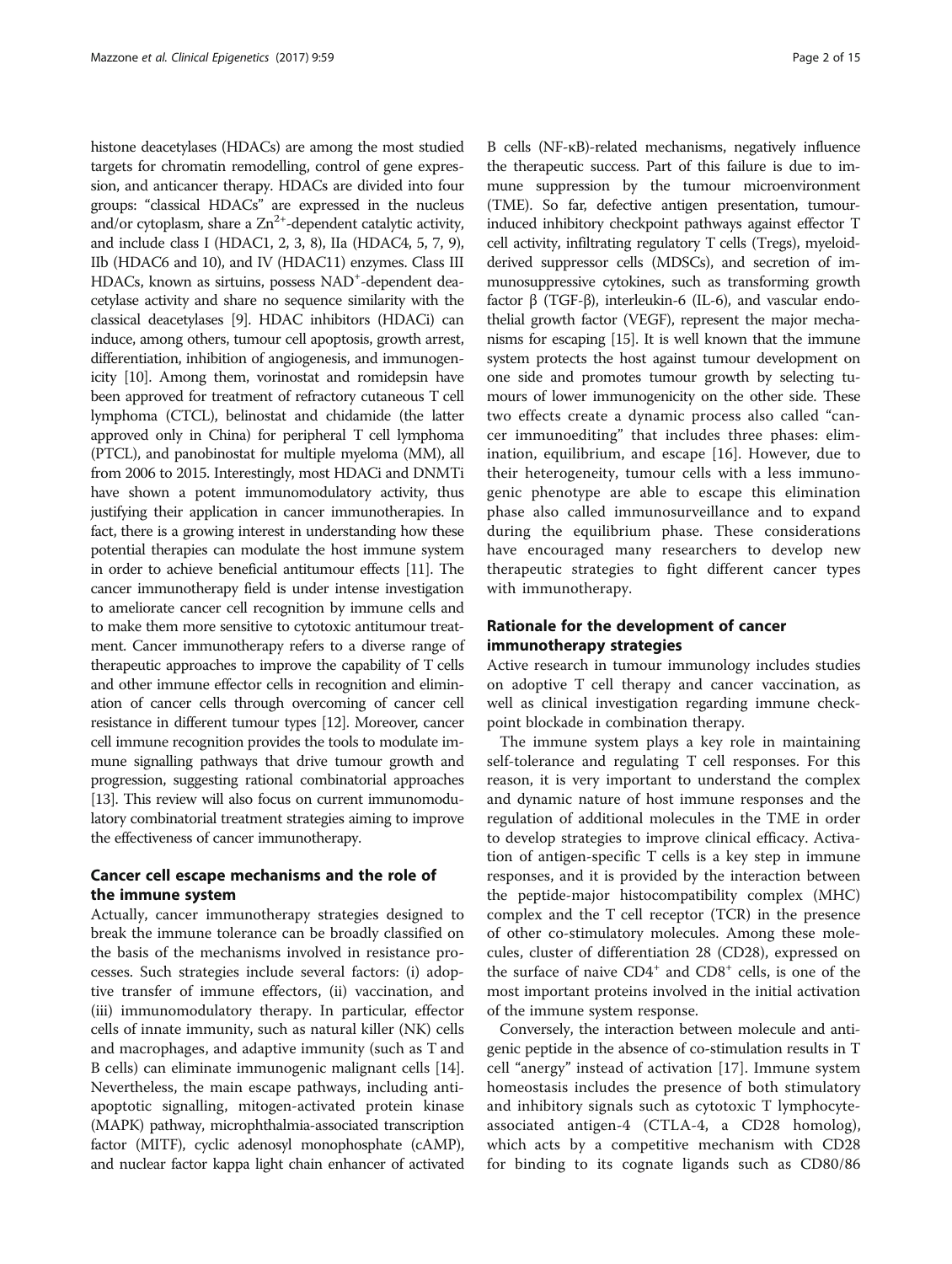expressed on the surface of antigen-presenting cells (APCs) [\[18](#page-12-0)]. Another important immune checkpoint is mediated by programmed cell death protein-1 (PD-1). In comparison with CTLA-4, PD-1 regulates immune activity when effector T cell tissue infiltration occurs. Besides activated T cells, PD-1 is mainly expressed on the surface of activated B cells, NK cells, dendritic cells (DCs), and Tregs [[13\]](#page-12-0). Engagement of PD-1 by its ligands, either PD-L1 or PD-L2, induces a negative control signal resulting in the inhibition of T cell proliferation, cytokine production, and cytotoxic activity [[19\]](#page-12-0). Moreover, upregulation of PD-L1 on different tumour types and production of cytokines as a consequence of inflammatory signals induces an innate (tumour cell intrinsic) and an adaptive resistance, respectively. Preclinical studies have demonstrated that blocking the PD-L1/ PD-1 interaction augments antitumour T cell responses [[20\]](#page-12-0). About 20% of advanced non-small cell lung cancer (NSCLC) patients and 30–40% of advanced melanoma patients have provided tumour responses to PD-1 blockade monotherapy [[21\]](#page-12-0). Therefore, modulation of immune inhibitory pathways is considered as an important breakthrough in cancer treatment. In particular, since 2011 with the approval by FDA of the monoclonal antibody (MAb) ipilimumab for advanced melanoma, and 3 years later of pembrolizumab and nivolumab as well, there has been an increasing interest in this field. Notably, ipilimumab, targeting CTLA-4 on T cells, allows T cell activation for immune responses in several cancers as well as inhibition of Treg function [\[22](#page-12-0)]. Early clinical trials evaluated ipilimumab in patients with a variety of malignancies, including melanoma, prostate cancer, renal cell carcinoma, and non-Hodgkin lymphoma [[23, 24](#page-12-0)]. Similarly, an intense investigation has been conducted for nivolumab and pembrolizumab, fully human and humanized IgG4 anti-PD-1 MAbs, respectively [\[25](#page-12-0), [26\]](#page-12-0). In general, different tumour type responses to checkpoint blockade are more closely associated with inherent immunogenicity (mutational burden or dominant neoantigens) than with the tumour tissue origin [\[27](#page-12-0)]. In preclinical models, combined blockade of PD-1 and CTLA-4 achieved more pronounced antitumour activity than blockade of either pathway alone [[28](#page-12-0)–[31](#page-12-0)]. Indeed, the first reported ipilimumab and nivolumab combination with response in melanoma has provided a rationale for the development of immune checkpoint combination strategies (NCT01024231) [\[32](#page-12-0)]. Additionally, recent studies have shown a synergistic antitumour activity in mouse MC38 and CT26 colorectal tumour models with concurrent, but not sequential, CTLA-4 and PD-1 blockade (ipilimumab and nivolumab) [\[33](#page-12-0)]. Updated reviews about the current status of immunotherapy and clinical developments of immune checkpoint inhibitors have been recently reported [[34](#page-12-0)–[36](#page-12-0)].

## Epigenetic regulation of the immune system

Immune checkpoint regulation mechanisms include covalent modifications, microRNAs (miRNAs), long noncoding RNAs (lncRNAs), and histone modifications [\[37](#page-12-0)]. Epigenetic modifiers can either turn on or turn off immune responses, resulting in immune evasion [[38\]](#page-12-0). Since some epigenetic regulators have shown a potent immunomodulatory activity, their combination with immune checkpoint inhibitors could represent a promising therapeutic strategy. Currently, many researchers are investigating the link between epigenetic modulation of the immune system and cancer development. Among the epigenetic processes implicated in immune regulation, DNA methylation and histone acetylation are likely the most important modifications in controlling development, differentiation, and functions of T cells [\[39\]](#page-12-0). During immune responses, naive CD4<sup>+</sup> T cells differentiate into several T helper (Th) cell subsets, including Th1, Th2, Th17, and induced regulatory T (iTreg) cells, as defined by their pattern of cytokine production [\[40](#page-12-0)]. Moreover, CD4+ Th subsets are distinguished by their phenotype as well as by the transcription factors that control their differentiation, including T-bet in Th1, GATA-3 in Th2, RAR-related orphan receptor γ (RORγT) in Th17, and forkhead box protein 3 (Foxp3) in Treg [[41](#page-12-0)]. The first studies in humans showed that Th1 and Th2 cells are true lineages regulated by epigenetic modifications occurring on interferon-γ (IFN-γ), IL-4, and IL-13 genes. The IFN-γ promoter is hypermethylated in human naive T cells and is demethylated during the differentiation to Th1 cells [[42](#page-12-0)]. Conversely, Th2 cell differentiation results in the selective demethylation of several specific CpG dinucleotides in the IL-4 and IL-13 genes, which are expressed in activated Th2 but not Th1 cells [\[43\]](#page-12-0). Moreover, epigenetic histone marks are also essential for the Th1/Th2 cell fate decisions. Signal transducer and activator of transcription 4 (STAT4) and T-bet or STAT6 and GATA-3 are key transcription factors for the Th1 and Th2 lineages, respectively [[44](#page-12-0)]. The histone methyltransferase (HMT) SUV39H1, which is involved in H3K9 trimethylation (H3K9me3), has recently been implicated in the silencing of the Th1 locus and the subsequent promotion of stability of Th2 cells [[45](#page-12-0)]. Chang et al. explored the mechanisms establishing long-range H4 acetylation marks at the  $IFN-\gamma$  locus, during Th1 lineage commitment. T-bet displaced the Sin3 transcription regulator family member A (Sin3A)-histone deacetylase (HDAC1, HDAC2) complexes, to facilitate the differentiation of Th1 cells [\[46\]](#page-12-0). In response to IL-12 signals, the activation of STAT4 required for the development of Th1 cells facilitates chromatin remodelling at the enhancer regions of *Th1* genes. Similarly, Th2 commitment requires STAT6 and GATA-3 activities in response to IL-4 stimulation [\[47\]](#page-12-0). Therefore, transcription factors not only promote T cell differentiation but also influence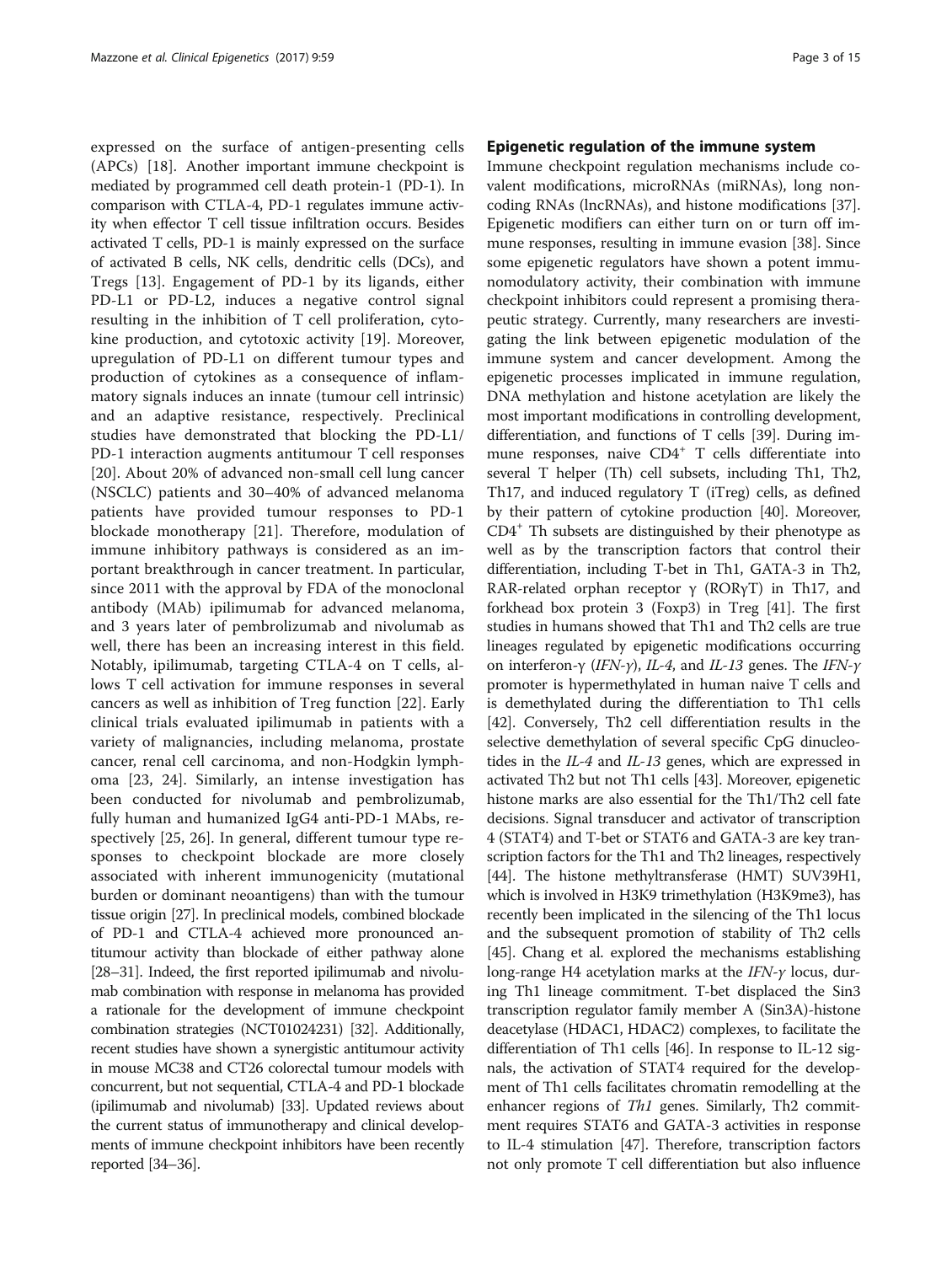epigenetic states and gene expression programs that define a particular lineage. Furthermore, epigenetic histone modifications by enhancer of zeste homolog 2 (EZH2), a member of polycomb repressive complex 2 (PRC2), regulate differentiation and plasticity of CD4<sup>+</sup> T cells. Notably, EZH2 directly binds and facilitates correct expression of T-box transcription factor 21 (Tbx21) and GATA-3 for differentiating Th1 and Th2 cells, accompanied by increased H3K27 trimethylation (H3K27me3) [\[48\]](#page-12-0). Finally, in Tregs, Foxp3 is acting predominantly as a transcriptional repressor and is required for establishment of the chromatin repressive mark H3K27me3 in activated Tregs. Indeed, Foxp3 has been found to interact with EZH2 exclusively in activated Tregs, suggesting that Foxp3 recruits the PRC2 complex to target genes and forms repressive chromatin under inflammatory conditions [[49](#page-12-0)]. Morinobu et al. analysed the histone acetylation levels of Th1 genes, IFN-γ, T-bet, and IL18RAP in response to different cytokines [\[50\]](#page-12-0). Multiple levels of regulation of IFN-γ histone acetylation may reflect critical checkpoints for Th1 differentiation. In addition, basic leucine zipper transcription factor (BATF) regulates Th1 gene expression via acetylation of T-bet and IFN-γ, considered as an important checkpoint in T cell differentiation [[51\]](#page-12-0). Several other findings suggest that miRNA epigenetic modifications in cancer can promote an immune evasion [[52](#page-13-0)]. More recently, Cortez et al. have identified a novel mechanism of PD-L1 epigenetic regulation by which tumour immune evasion is regulated by the p53/miR-34/PD-L1 axis [[53](#page-13-0)]. Indeed, p53 influences immune response by monitoring T cell activation and inflammatory cytokines and enhancing tumour cell recognition by NK cells [[54](#page-13-0), [55](#page-13-0)]. Furthermore, the overexpression of T cell immunoglobulin and mucin domain 3 (Tim-3) on T cells negatively controls the antitumour T cell responses, with important implications for anti-PD1 immunotherapy [[56](#page-13-0)]. Another important immune checkpoint is lymphocyteactivation gene 3 (LAG-3), highly expressed on activated T cells in many cancer types, that can be used as an immunotherapy target [\[57](#page-13-0)]. miR-138 has been reported with a multifaceted role in carcinomas, although its ability to interact with the immune system is unknown. Wei et al. have demonstrated that the combination of miR-138 with a MAb therapy against CTLA-4 provided a strong therapeutic synergism. Transfection of human CD4<sup>+</sup> T cells with miR-138 suppressed expression of CTLA-4, PD-1, and Foxp3 in glioma preclinical models [[58](#page-13-0)]. Moreover, previous studies described a novel biological role of other miRNAs in regulating the expression of immune checkpoints [[59](#page-13-0), [60](#page-13-0)]. Hence, targeting these miRNAs in combination with traditional immune checkpoint inhibitors is certainly a potent immunotherapeutic strategy. At last, lncRNAs are also critical mediators in various tumours associated with cancer progression [\[61](#page-13-0), [62\]](#page-13-0). Notably,

Zeng et al. have found that the nuclear paraspeckle assembly transcript 1 (NEAT1) expression was repressed by PML-RARα, a leukemic-specific antigen and part of the PD-1 pathway. Moreover, reduced NEAT1 expression may play a role in the myeloid differentiation of acute promyelocytic leukaemia (APL) cells [[63](#page-13-0)]. Many lncRNAs are bound and regulated by the key T cell transcription factors T-bet, GATA-3, STAT4, and STAT6. Hu et al. have found that LincR-Ccr2-5′AS, together with GATA-3, is essential for regulation of several chemokine receptor genes and for Th2 cell migration, but the exact mechanism of action of LincR-Ccr2-5<sup>'</sup>AS is currently unknown [[64](#page-13-0)].

## The potential role of epi-drugs as "immuneregulators"

HDACi are being used as a novel, therapeutic approach for treatment of leukaemia and other haematological malignancies [\[2](#page-12-0), [65\]](#page-13-0). However, their effect on immune cells remains ill-defined, as HDACi may impair immune surveillance. Cancer arises as a result of accumulation of genetic mutations and epigenetic aberrations regulated by many players including HDACs. Abnormal expression of HDACs has been reported in tumours, whereas knockdown of HDACs inhibits tumour growth [\[66](#page-13-0)]. Tumour cell-intrinsic responses to HDACi treatment involving cell death, arrest of proliferation, and modulation of tumour immunogenicity have already been well described and reviewed [\[2,](#page-12-0) [67](#page-13-0)]. In particular, cell death is one of the deepest studied antitumour activity of HDACi, which are able to induce apoptosis by various pathways and processes, including activation of both intrinsic and extrinsic apoptosis pathways by modulating expression of pro- and anti-apoptotic genes, and by activating and/or inducing transcription factors such as E2F1, forkhead box protein O1 (FOXO1), p53, and specificity protein 1 (Sp1) [[68, 69](#page-13-0)]. Another important mechanism by which HDACi can induce tumour cell death is the generation of reactive oxygen species (ROS) that decrease the expression of free radical scavengers. It has been reported that vorinostat and entinostat treatment can induce selective accumulation of ROS and caspase activation only in transformed cells [\[70\]](#page-13-0). Hui et al. have demonstrated that synergistic killing of gastric carcinoma (GC) cells by bortezomib/romidepsin combination was dependent on ROS generation and caspase activation. Collectively, this combinatorial effect could also induce autophagy by the activation of MAPK family members (ERK1/2 and JNK) [[71\]](#page-13-0). Furthermore, a synergistic antiproliferative effect has been observed by combination treatment with vorinostat and gefitinib or erlotinib, two epidermal growth factor receptor (EGFR) tyrosine kinase inhibitors (TKIs), through reduction of cell migration in NSCLC cells. However, the key finding of this study is that the upregulation of the major mitochondrial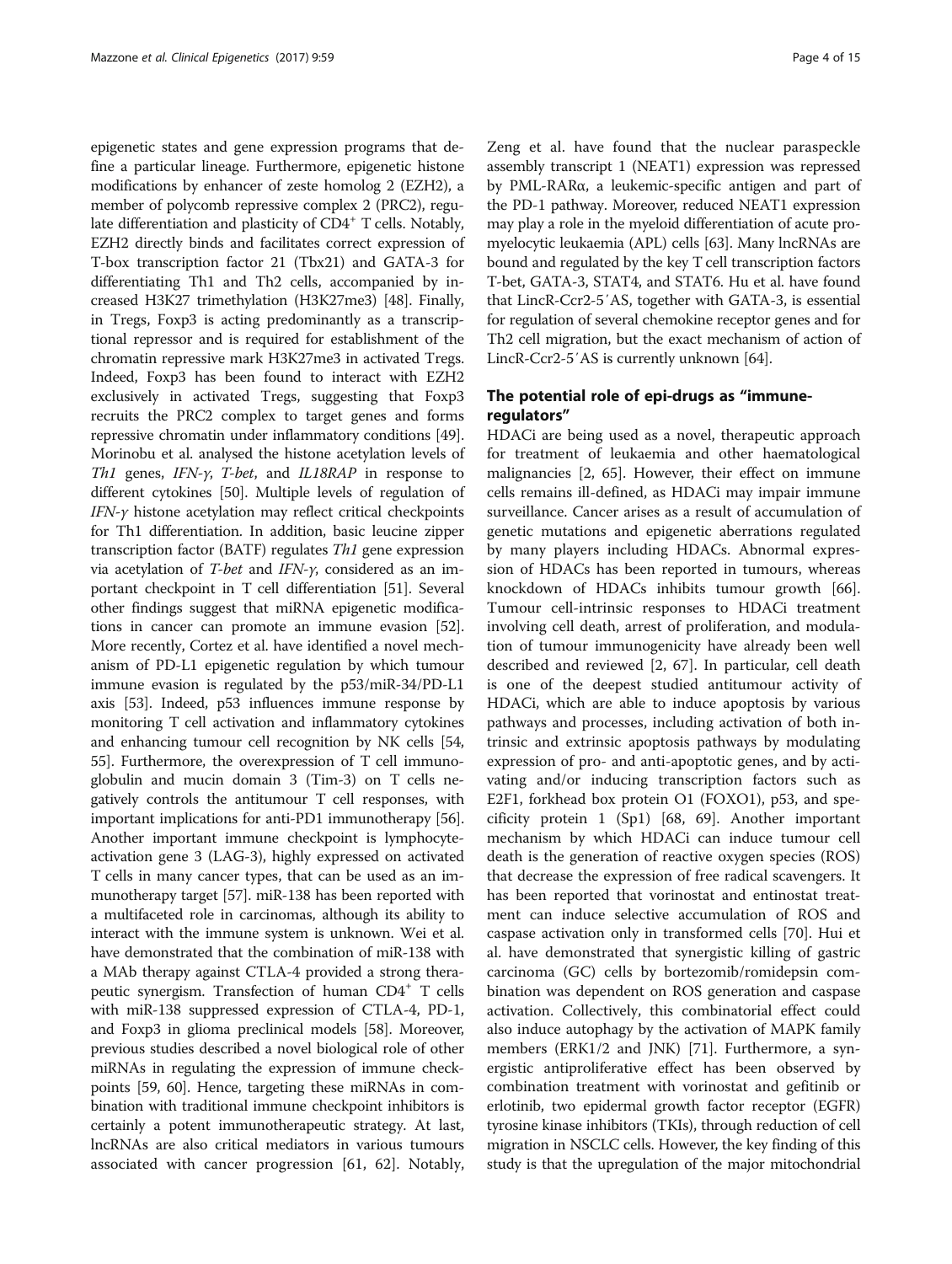porin, the voltage-dependent anion-selective channel protein 1 (VDAC1), by vorinostat and TKIs could be involved in oxidative stress-dependent apoptosis. In addition, the usage of vorinostat alone or in combination modulated the c-Myc-NRF2-KEAP1 pathway, crucial for the redox stress response [\[72\]](#page-13-0). Further important biological responses to HDACi include cell cycle arrest at the G1/S and G2/M checkpoints, cellular senescence, and autophagy. A recent study has shown that activation of FOXO1 transcription factor by HDACi is an important mediator of autophagic response [\[73\]](#page-13-0). HDACi have been recently tested in combination with immunotherapeutic approaches. In addition to their direct antitumour effects, these agents could facilitate recognition and sensitivity to effector functions by cytotoxic T lymphocytes (CTLs) and NK cells, thereby sensitizing cancer cells to immunotherapy. Conversely, in cancer patients, immunological side effects of HDACi such as lymphopenia, leukopenia, neutropenia, and thrombocytopenia might be contradictory for their application in cancer immunotherapy. On the other hand, there is an increasing number of studies showing beneficial effects and immunomodulatory properties of these agents. To date, a number of studies referring to the ability of HDACi in upregulating MHC, co-stimulatory molecule expression, components involved in tumour necrosis factor (TNF) superfamily signalling have been performed [\[74](#page-13-0)]. Nevertheless, the molecular mechanisms underlying the involvement of HDACiregulated genes in immune recognition are not fully understood. Trichostatin A (TSA), a pan-HDACi, in combination with valproic acid (VPA), a class I/IIa HDACi, has been reported to enhance cell surface expression of class I MHC and co-stimulatory molecules CD40 and CD86 in melanoma cells [[75](#page-13-0)]. In the same way, sodium butyrate, a class I/IIa HDACi, and TSA activated expression of class I and II MHC and CD40 in multiple human neuroblastoma (NB) or mouse plasmacytoma J558 tumour cell lines [\[76](#page-13-0)]. Furthermore, romidepsin promotes tumourspecific T cell-mediated killing of B16/F10 murine melanoma cells and enhances the expression of class II MHC, CD40, and B7-1/2 [\[77](#page-13-0)]. Many studies reported that HDACi sensitize tumour cells to NK cell lysis by promoting expression of NK cell ligands [\[78](#page-13-0)–[80\]](#page-13-0). Moreover, low cell cytotoxicity by reducing the NK cell activation receptors has been documented using therapeutic concentration of vorinostat and VPA. In a further study, Rossi et al. have demonstrated the reduction of NK cell production by IFN-γ after TSA, VPA, and sodium butyrate treatment [[81](#page-13-0)]. HDACi are also important for macrophage differentiation, polarization, and innate defence function [[82](#page-13-0)]. Multiple studies showed a suppressive role of HDAC inhibition during macrophage activation status. Roger et al. have described that the blockage of class I and II HDACs enhances the recruitment of the repressive complex Mi-2b to the promoters of M1

activation state genes, such as II6 [\[83\]](#page-13-0). Cabanel et al. have highlighted the role of TSA as a macrophage differentiation and elongation regulator. They assessed, for the first time, that macrophage plasticity is kept by HDAC inhibition. Furthermore, simultaneous inhibition of class I and II HDACs in several macrophage populations results in reduced levels of recognition receptors, activation markers, cytokines, and chemokines [\[84\]](#page-13-0). Moreover, HDAC inhibition can functionally target Tregs and helps to break the immune tolerance. Low levels of Tregs exist under normal physiological conditions, where they mediate the suppression of sustained inflammation, prevent autoimmune responses, and keep homeostasis of immune response. In cancer patients, Tregs are induced by tumour or stroma-secreted factors and also regulated by effector B, T cells, and OX40/OX40L expressed on activated CD4<sup>+</sup> and CD8<sup>+</sup> T cells, members of the TNFR/TNF superfamily [\[85](#page-13-0), [86\]](#page-13-0). Tregs are capable of inhibiting NK and T cell function in TME, thus impairing both innate and tumour antigen-specific antitumour immune responses. Nowadays, it is well established that Foxp3 is the major key regulator of Treg development and function. Among the epigenetic modifications, acetylation, together with methylation, regulates the stability and activity of Foxp3 [\[87\]](#page-13-0). Furthermore, recent reports have described opposite mechanisms by which different HDAC isoforms modulate Treg and Treg-Foxp3 expression. For instance, by enhancing Foxp3 acetylation, entinostat has been found to increase Treg suppression function. The mechanism of Foxp3 expression regulation by entinostat may involve acetylation of STAT3 protein, which is a substrate of HDAC3 [\[88](#page-13-0)]. Conversely, other authors have shown Treg and Foxp3 downregulation following entinostat treatment [\[89\]](#page-13-0). Beier et al. suggested that Sirt1, HDAC6, or HDAC9 have different effects on Treg biology. Although HDAC inhibition increased the expression of the Foxp3-encoding gene, the transcription factors involved are different. In particular, loss of HDAC9 stabilizes STAT5 acetylation (K694, K701, and K359) and phosphorylation (Y694) and increases Treg function [\[90\]](#page-13-0). On the contrary, HDAC5 decreased Treg suppressive function and impairs iTreg formation as well as IFN-γ production [\[91\]](#page-13-0). Other researchers have investigated the effect of HDACi on suppressive myeloid cells, including myeloid-derived suppressor cells (MDSCs) that are comprised of monocytic (M-MDSC) and polymorphonuclear (PMN-MDSC) cells. Suppressive myeloid cells, also including tumourassociated macrophages (TAMs), are induced by tumour growth and accumulated in TME. These cells impair host immunity against tumour cells and facilitate tumour progression and metastasis. Youn et al. have reported that HDAC2 inhibitors can directly interact with the retinoblastoma 1 (Rb1) promoter and participate in silencing Rb1 expression in tumour-bearing hosts. This evidence suggested that HDAC2 inhibitors may regulate pathologic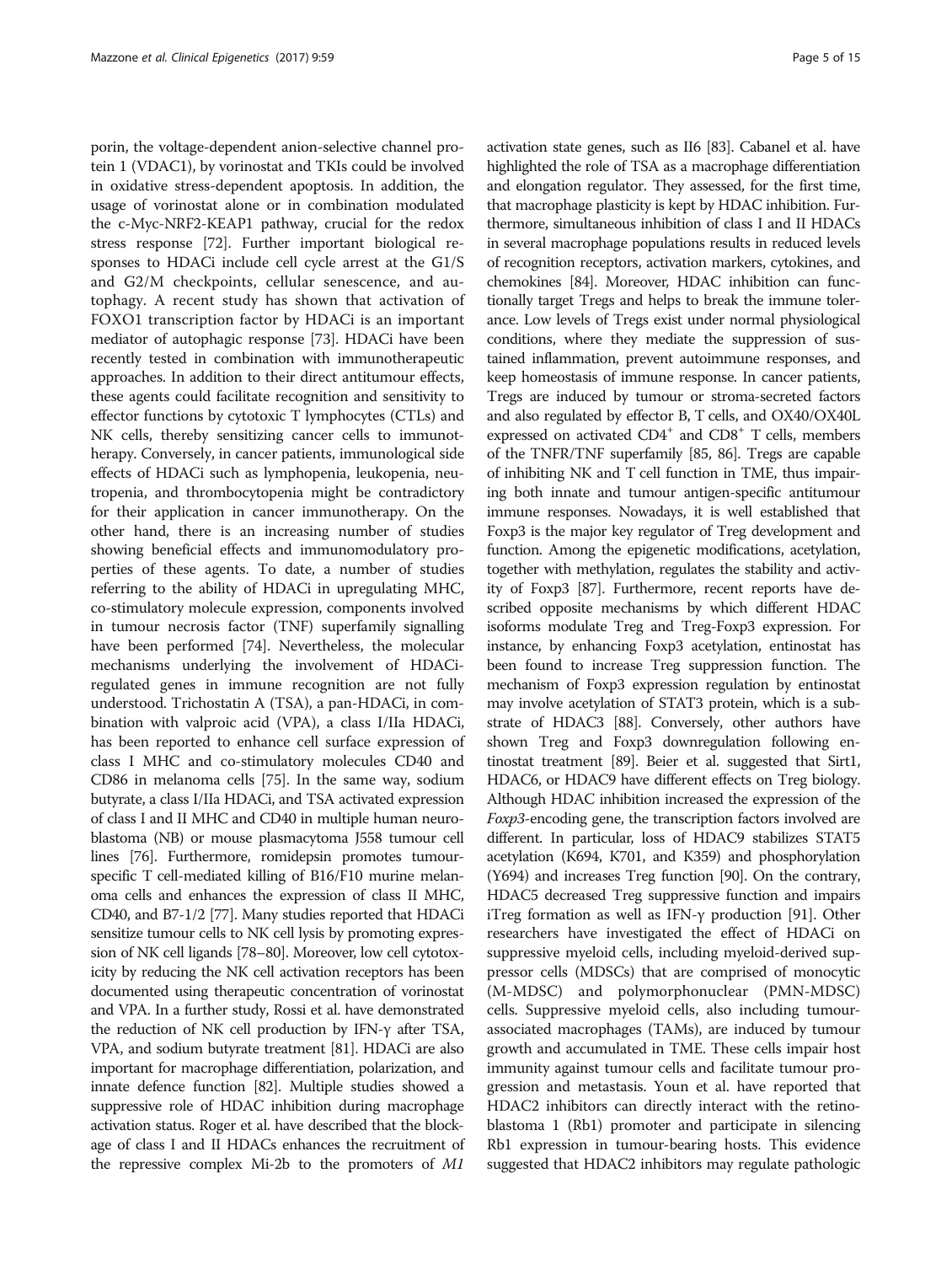differentiation of myeloid cells in cancer [\[92\]](#page-13-0). It has been shown that treatment with TSA and vorinostat led to the expansion of MDSCs in bone marrow cells in vitro, and this effect has been confirmed also in vivo by TSA treatment [[93](#page-13-0)]. Recently, to deeply explore the HDACi impact on antigen presentation, Tiper and Webb have provided evidence on combination of HDACi and NK T cell-based immunotherapy. Importantly, HDACi treatment not only enhances both CD1d- and class II MHC-mediated antigen presentation but also inhibits inflammatory cytokine secretion, which may contribute to the suppression of antitumour NK T cell responses. Moreover, the same authors demonstrated the efficacy of HDACi in restoring antitumour responses to mantle cell lymphoma (MCL) through both cell-intrinsic and cell-extrinsic mechanisms [\[94](#page-13-0)].

Also, DNMTi seem to be implicated in the modulation of various immune system components, including tumourassociated antigen (TAA) and antigen presentation machinery (APM). Cancer testis antigens (CTAs) are a large family of tumour-associated antigens expressed in histologically different human tumours, but not in normal tissues except for the testis and placenta. CTAs include the melanomaassociated antigen (MAGE), NY-ESO-1, and SSX gene families and the GAGE/PAGE/XAGE superfamilies, and they are expressed by neoplastic cells and recognized by CTLs. These tumour-restricted expression patterns, together with their strong in vivo immunogenicity, identified CTAs as ideal targets for tumour-specific immunotherapeutic approach, and several clinical trials for a CTA-based vaccine therapy have been developed after these findings [[95](#page-13-0)–[97](#page-14-0)]. DNA methylation can lead to induction or upregulation of CTA expression in histologically different solid tumour cells, as well as in stem cells [\[98\]](#page-14-0). CTAs, such as preferentially expressed antigen in melanoma (PRAME), have been induced by pharmacological inhibition (5-AZA-CdR) or genetic knockdown of DNMTs, in epithelial ovarian cancer (EOC) or in HGSC [[99](#page-14-0)]. DNMTi are capable of regulating APM on tumour cells through different mechanisms. APM plays an important role during the recognition phase and lysis of neoplastic cells by antigen-specific CTLs and represents a good candidate for immunotherapy likewise CTAs. In addition, to boost immune response, DNMTi can decrease immunosuppression by reducing Treg function [\[100](#page-14-0)]. Interestingly, DNMTi and HDACi were strongly effective in inducing upregulation of APM component expression in a broad spectrum of tumour types, suggesting a contribution by indirect epigenetic mechanisms not yet identified [\[101](#page-14-0)]. Recently, the role of histone methyltransferases (HMTs) in tumour immunity has been investigated. For instance, combination of EZH2 inhibitors such as deazaneplanocin A (DZNep) or tazemetostat (EPZ6438) with 5-AZA displayed improved therapeutic efficacy of anti-PD-L1 treatment by increasing Teff tumour infiltration and decreasing tumour progression

[[102\]](#page-14-0). EZH2 and other PRC2 components have been found to repress the expression of CXCL9 and CXCL10 (Th1 type chemokines) even in colon cancer [[103\]](#page-14-0). However, initial support for the immunological efficacy of DNMTi, alone or combined with HDACi, came out from studies in haematological malignancies, such as AML and MDS, for which 5-AZA and 5-AZA-CdR have been approved by FDA, as already mentioned. In the last decade, a clinical study has reported that the administration of 5-AZA-CdR with VPA induces anti-MAGE CD8<sup>+</sup> response in 50% of patients with AML (Fig. [1\)](#page-6-0) [\[104\]](#page-14-0).

The structures of the epi-drugs discussed in the above section are shown in Fig. [2.](#page-7-0)

## Preclinical studies of HDACi and DNMTi in combination with immunotherapies

In this section, main preclinical studies are described involving immunotherapy strategies in combination with HDACi or DNMTi (Fig. [2](#page-7-0)). As aforementioned, HDACi can enhance T cell survival and function and induce expression of multiple chemokines in tumour cells, tumour-infiltrating macrophages, and T cells, thus augmenting the response to anti-PD-1 immunotherapy in lung adenocarcinoma [\[105](#page-14-0)]. Over the last decade, extensive studies have been carried out to evaluate the efficacy of combining HDACi with various immunotherapy treatments to overcome cancer cell resistance and strongly improve clinical responses.

Recently, Kim et al. have reported that treatment with both anti-PD-1 and anti-CTLA-4 antibodies was unable to eradicate two types of immunogenic tumours, namely CT26 and 4T1. Nevertheless, co-treatment with epigenetic modulating drugs and checkpoint inhibitors improved treatment outcomes, curing more than 80% of the tumour-bearing mice. In this study, animals bearing large CT26 tumours (>600 mm<sup>3</sup>) were treated with anti-PD-1 and anti-CTLA-4 antibodies, in combination with 5-AZA or entinostat. The resulting data showed the eradication of primary tumours in 10 out of 11 mice. Interestingly, the primary tumours and metastases were not found in any of the mice treated with both antibodies plus entinostat, whereas only the primary tumour was detected in the mice treated with both antibodies plus 5-AZA [\[106](#page-14-0)]. Preclinical studies suggest that HDAC inhibition induces upregulation of PD-L1, and to a lesser extent PD-L2, in a dose-dependent manner. These results have been obtained in vitro and further confirmed in vivo using a murine B16F10 cell melanoma model. Among the inhibitors evaluated, panobinostat displayed the greatest ability to enhance PD-L1 expression, providing a rationale for panobinostat/anti-PD1 combinatorial treatment [[107\]](#page-14-0). Currently, a better understanding of the molecular mechanisms by which HDACi elicit immunostimulatory effects would contribute to their clinical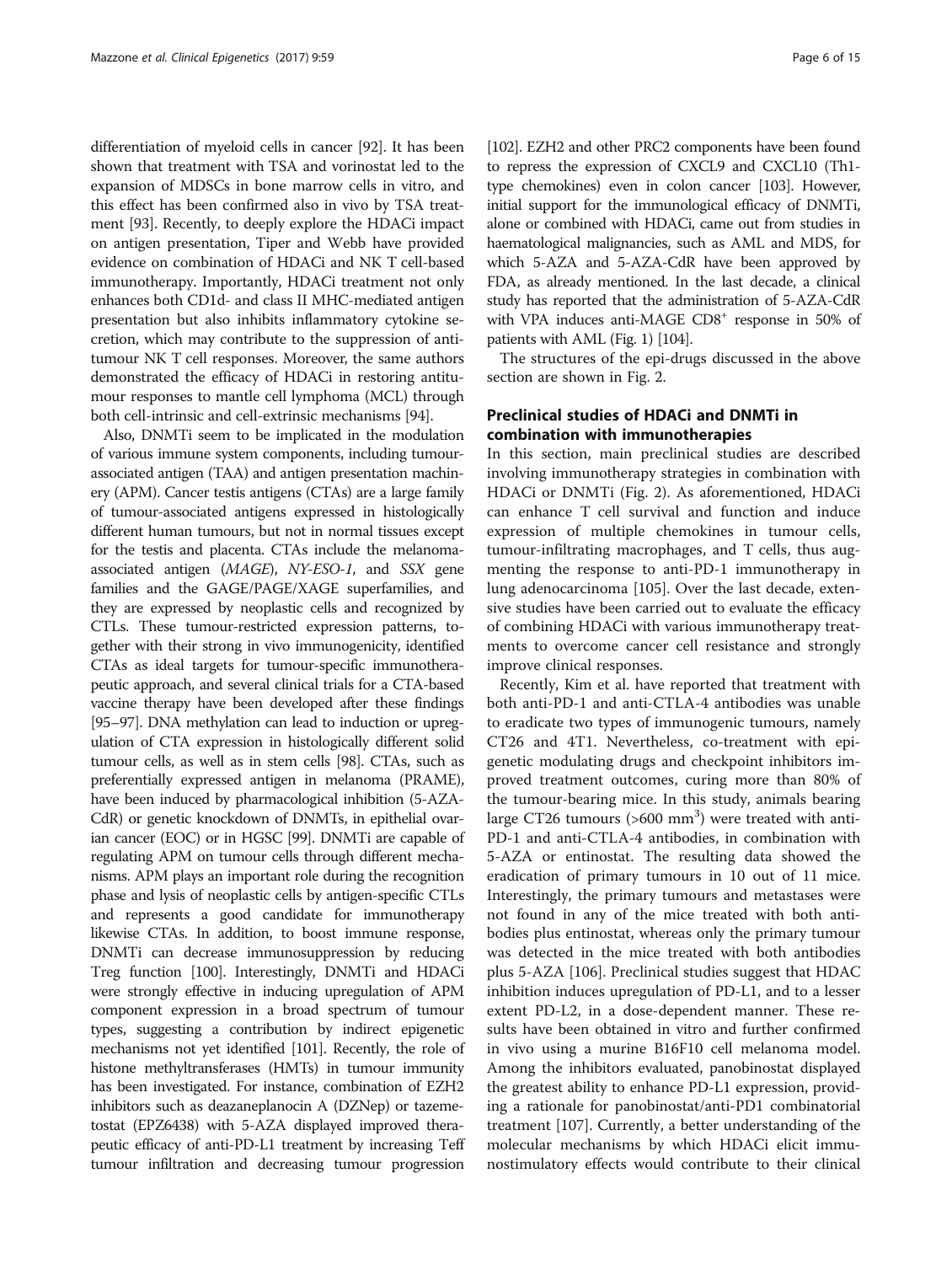<span id="page-6-0"></span>

development as anticancer agents. More recently, in order to test whether HDACi could have a synergistic effect with immunotherapy, panobinostat has been administered in an in vivo B16 melanoma model in combination with T cell transfer therapy [\[108\]](#page-14-0). In this study, panobinostat improved the effectiveness of gp100-specific T cell immunotherapy and maintained systemic pro-inflammatory levels. Moreover, it enhanced proliferation, retention, and polyfunctional status of tumour-specific T cells, leading to decreased tumour burden and highly decreased Treg populations. Kroesen et al. have shown that combination of anti-GD2 plus vorinostat reduces NB tumour growth [[109](#page-14-0)]. Further studies have also shown that HDACi upregulate the expression of various components of the immune system, in particular molecules involved in APM as well as those involved in immune co-stimulation. Horing et al. described how TSA, in addition to induction of apoptosis in tumour cells, can augment antiglioblastoma multiforme (GBM) innate immune responses. Systemic treatment with TSA delayed GBM xenograft growth by enhancing tumour recognition by NK cells [[110\]](#page-14-0). As already aforementioned, HDACi may regulate APM through different ways including activation of class II transactivator (CIITA), a master regulator of MHC II [\[111](#page-14-0)]. Additionally, it has been demonstrated that entinostat increased the level of MHC II by transcriptional activation of CIITA in diffuse large B cell lymphoma (DLBCL) [\[112](#page-14-0)].

Furthermore, NB and hepatoma cells treated with VPA have shown increased sensitivity to NK cell killing through transcription of MHC class I-related chain A and B (MICA and MICB). In addition, VPA at non-toxic pharmacological concentration arrested growth, induced differentiation, and increased immunogenicity of NB cells through non-toxic mechanisms [\[113](#page-14-0)]. Further experiments have been carried out to evaluate the effect of vorinostat on regulation of MICA/B expression. In this study, Yang et al. have reported that vorinostat upregulates the transcription of MICA/B by promoting MICA-associated histone acetylation and by suppressing the MICA/B-targeting miRNAs, such as miR-20a, miR-93, and miR-106b. Vorinostat can regulate miR-17-92 cluster and MCM7 to upregulate MICA expression in hepatoma [\[114](#page-14-0)].

Romidepsin displayed an antiproliferative effect on T cells by inhibition of the production of IL-2 and downregulation of CD25 (part of the IL-2 receptor) [[115](#page-14-0)]. Although poor efficacy was observed in the antitumour immune response in vivo, Cao et al. have demonstrated that in vivo treatment with TSA induced suppression of nuclear factor of activated T cells 1 (NFAT1)-regulated FasL expression on activated CD4<sup>+</sup> T cells. Importantly, they also found that the co-administration of HDACi and anti-CTLA-4 could further enhance the infiltration of CD4+ T cells and achieve a synergistic anticancer effect. In fact, within this study, modulation of activation-induced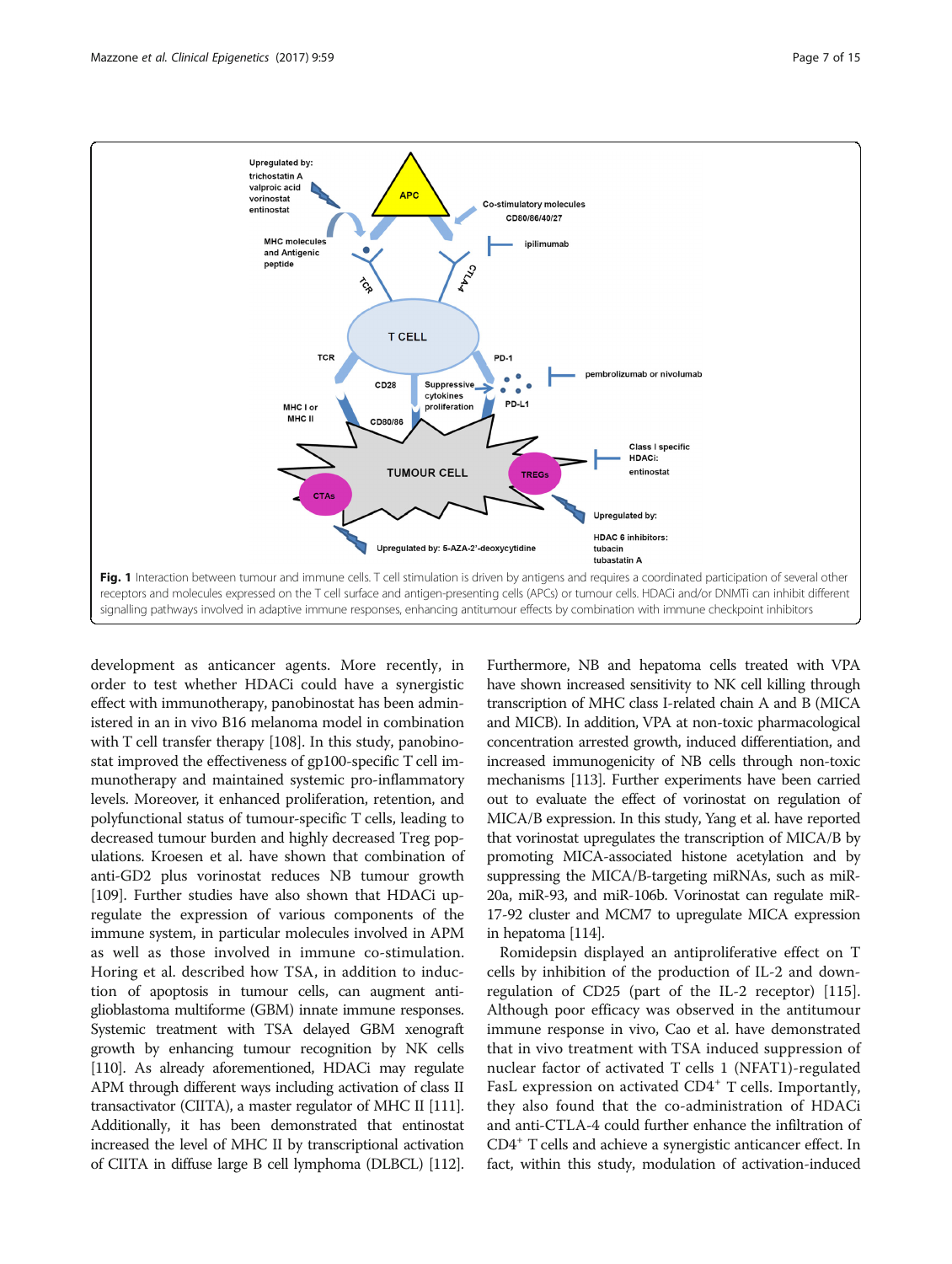<span id="page-7-0"></span>

cell death (AICD) of tumour-infiltrating  $CD4^+$  T cells by TSA enhanced antitumour immune responses, uncovering a novel mechanism underlying the antitumour effect of HDACi [[116](#page-14-0)]. Previous studies have evaluated the capability of rocilinostat (ACY-1215), a HDAC6-specific inhibitor, to prevent skin inflammation through blocking the effector CD8+ T cells and impairing the MAPK pathway [[117](#page-14-0)]. Furthermore, since tumour growth induces accumulation of immunosuppressive cells including Tregs, a huge number of studies addressing the effect of HDACi on Tregs and other immunosuppressive cells have been performed. Entinostat inhibited Foxp3 expression and Treg suppressive function in a dose-dependent manner and, at lower doses, enhanced cytokine and vaccine therapies in murine renal cell carcinoma and prostate cancer models, respectively [\[88\]](#page-13-0). In contrast, in murine colitis models of inflammation and autoimmunity, the HDAC6 selective inhibitors tubacin and tubastatin A enhanced

Treg suppressive function [\[118](#page-14-0)]. More studies have revealed that co-treatment with HDACi or DNMTi and checkpoint inhibitors were capable of suppressing MDSCs and eradicate metastatic mouse cancer resistant to immune checkpoint blockade [[106](#page-14-0)]. A very recent study has demonstrated that prostate (LNCAP) and breast (MDA-MB-231) carcinoma cells are more sensitive to T cellmediated lysis in vitro after clinically relevant exposure to epigenetic therapy with either vorinostat or entinostat and that genetic or pharmacological inhibition studies identified HDAC1 as a key determinant to reverse carcinoma immune escape [\[119\]](#page-14-0). Moreover, in two non-epithelial cancers (glioma and mesothelioma), it was found that the epigenetic regulation of the NY-ESO1 gene requires the sequential recruitment of the HDAC1-mSin3a-NCOR and DNMT1-PCNA-UHRF1-G9a complexes [\[120\]](#page-14-0).

Treatment with DNMTi allows immunological recognition and cytolysis of cancer cells overcoming the resistance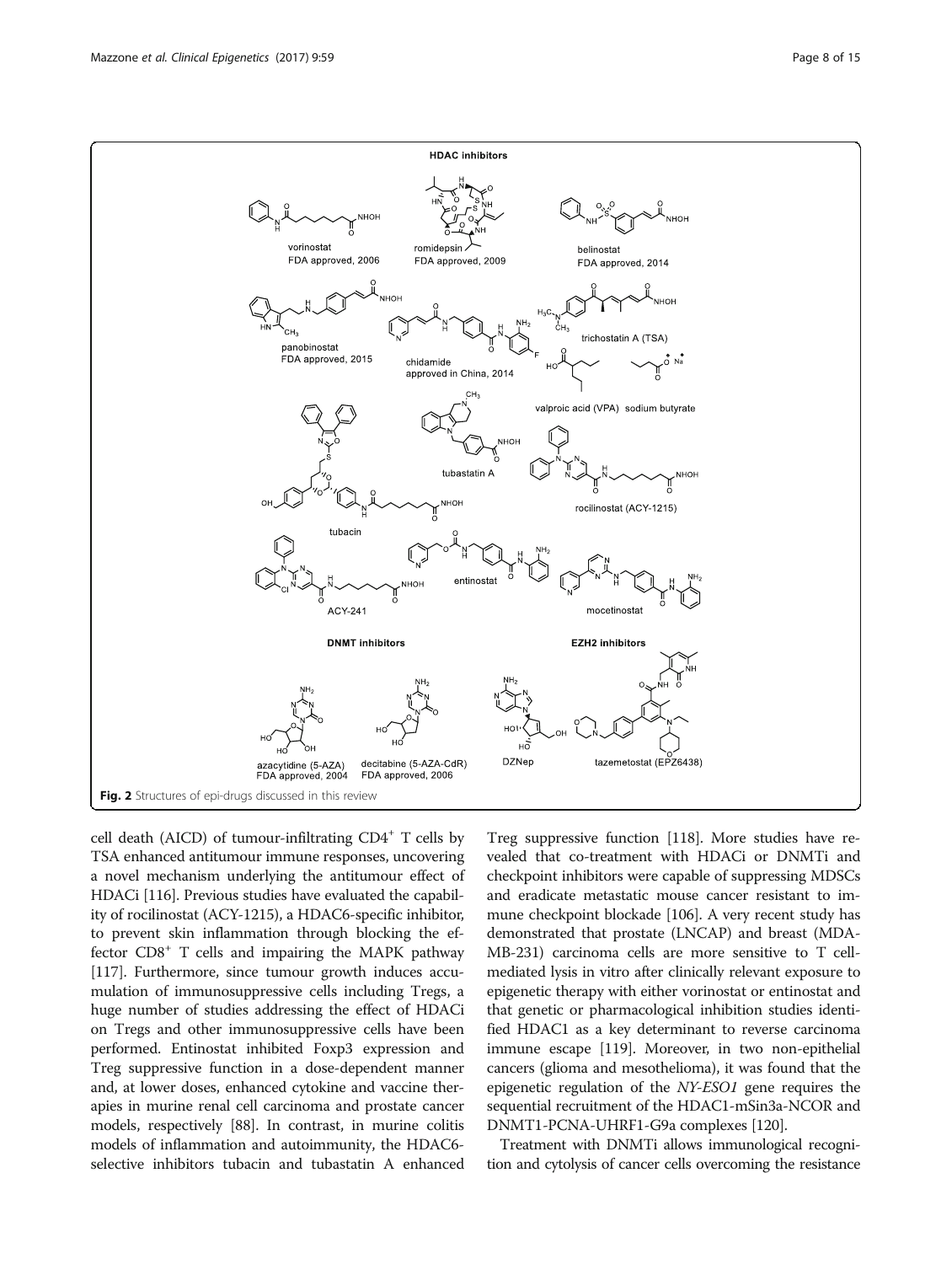to CTA-specific CTLs. 5-AZA-CdR has been reported to modulate the expression of both CTA and class I human leucocyte antigen (HLA) and the resulting modification in neoplastic cell immunogenicity [[121\]](#page-14-0). 5-AZA has been shown to upregulate PD-L1 in EOC and NSCLC cell lines, eliciting the activation of the viral/IFN response [\[122](#page-14-0)]. Nevertheless, another recent report has shown that PD-1 promoter demethylation was associated with PD-1 mRNA upregulation and worse overall response in MDS patients [[123\]](#page-14-0). Notably, patients with MDS resistant to DNMTi showed elevated levels of PD-L1, PD-L2, and CTLA-4, suggesting a putative involvement of PD-1 signalling in resistance mechanisms to hypomethylating agents [\[124](#page-14-0)]. Importantly, Odunsi et al. performed a phase I dose escalation of 5-AZA-CdR, in addition to NY-ESO-1 vaccine and doxorubicin liposome chemotherapy, in 12 patients with relapsed EOC. Increased NY-ESO-1 serum antibodies and T cell responses were observed in most patients, encouraging further evaluation in other tumour types [\[125](#page-14-0)].

Based on the evidence above highlighted, the cooperation between DNA methylation and histone acetylation in controlling gene transcription prompted some researchers to explore new combined therapies using both HDACi and DNMTi. A synergistic upregulation of MAGE-A genes in selected cancer cell lines by 5-AZA-CdR/TSA combination has been reported [\[126](#page-14-0)]. Despite these results, a nondurable synergistic effect was observed for such a combination, with DNMTi remaining the most effective epigenetic drugs in modulating CTA expression in cancer cells. Additional preclinical data confirmed the upregulation of cellular CTA expression by systemic administration of 5- AZA-CdR and modification of class I HLA antigen expression [[127\]](#page-14-0). These in vivo modulations, including NY-ESO expression, were still detectable on melanoma xenografts 30 days after the end of 5-AZA-CdR administration, and injection of BALB/c mice generated high-titre anti-NY-ESO-1 antibodies [\[127](#page-14-0)]. Furthermore, 5-AZA-CdR induced demethylation of the Toll-like receptor 4 (TLR4) promoter, an important modulator of the immune response in various cancers, and increased H3K4 trimethylation and Sp1 binding to reactivate silenced TLR4.

In addition, it was demonstrated that the recruitment of the MeCP2/HDAC1 repressor complex increased the low levels of TLR4 expression through epigenetic modification of DNA and histones on the TLR4 promoter in gastric cancer cells [\[128](#page-14-0)]. A phase I trial showed that 5- AZA-CdR may be a potential modulator of the immuneactivating properties of high-dose IL-2 in melanoma and renal cell carcinoma patients. While upregulation of chemokines and genes involved in IL-1, IL-17, IL-22, and IFN signalling might favour the activity of administered IL-2, downregulation of IL-2Ra, CD3-ε, CD2, and genes involved in IL-2 signalling can be expected to impair IL-2 activity [[129](#page-14-0)].

## Clinical investigation of HDACi or DNMTi treatment in combination with immunotherapies

In the light of the above considerations, researchers have proposed the clinical use of some epigenetic drugs in order to overcome some major limitations of current therapeutic strategies to fight cancer and to evaluate their efficacy and clinical tolerability. Many preclinical studies have been conducted using different classes of HDACi, also corroborated by an increasing number of clinical investigations started by combining HDACi with immunotherapeutics. Immune evasion is the major obstacle to the efficacy of cancer immunotherapies, by preventing long-lasting tumour control. Hence, there is a strong need to restore tumour immune recognition of malignant tumours in order to increase the clinical benefit for patients. HDACi appear to be able to improve the in vivo therapy efficacy, and, although additional preclinical data are needed to assess the efficacy and toxicity of these drugs alone or in combination with other chemotherapeutics and immunotherapy strategies, several clinical studies are being investigated (Table [1](#page-9-0)). Among current clinical trials, in patients with advanced renal or urothelial cell carcinoma, pembrolizumab and vorinostat will be administered to evaluate the antitumour activity by estimation of serious adverse events (AEs), maximum tolerated dose (MTD), and progression-free survival (PFS). These clinical studies have a run-in phase with sequential single agents and then a combination phase. Thirty patients will be enrolled in two expansion cohorts: 15 anti-PD1-naive patients and 15 anti-PD1-resistant patients (NCT02619253, Table [1\)](#page-9-0) [[130](#page-14-0)]. More interesting evaluation of the potential combined therapy targeting cancer cells will be represented by the study that keeps in consideration the possibility to treat metastatic eye melanoma (PEMDAC) with pembrolizumab and entinostat. Their co-administration will be, respectively, intravenously (IV) for pembrolizumab at 200 mg and orally for entinostat at 5 mg for a period of 24 months. PFS and clinical beneficial rate (CBR) are some of the parameters that should be characterized to evaluate patient responses (NCT02697630, Table [1\)](#page-9-0) [[130](#page-14-0)]. Focusing on DNMTi, 5-AZA or entinostat will be orally administered to metastatic NSCLC patients together with the monoclonal anti-PD1 antibody nivolumab (NCT01928576, Table [1\)](#page-9-0) [[130](#page-14-0)]. In a phase I study, the safety of a combination between orally administered pembrolizumab and 5-AZA will be evaluated (NTC02546986, Table [1](#page-9-0)) [\[130\]](#page-14-0). Likewise, in a phase II study, 60 patients with NSCLC will be enrolled to evaluate the efficacy of 5- AZA-CdR plus nivolumab treatment vs nivolumab alone (NCT02664181, Table [1](#page-9-0)) [\[130\]](#page-14-0). An overview of all other combinations is shown in Table [1.](#page-9-0)

Analysing the recent clinical trials, vorinostat and 5- AZA are the drugs most frequently used, likely due to their intense preclinical and clinical investigations.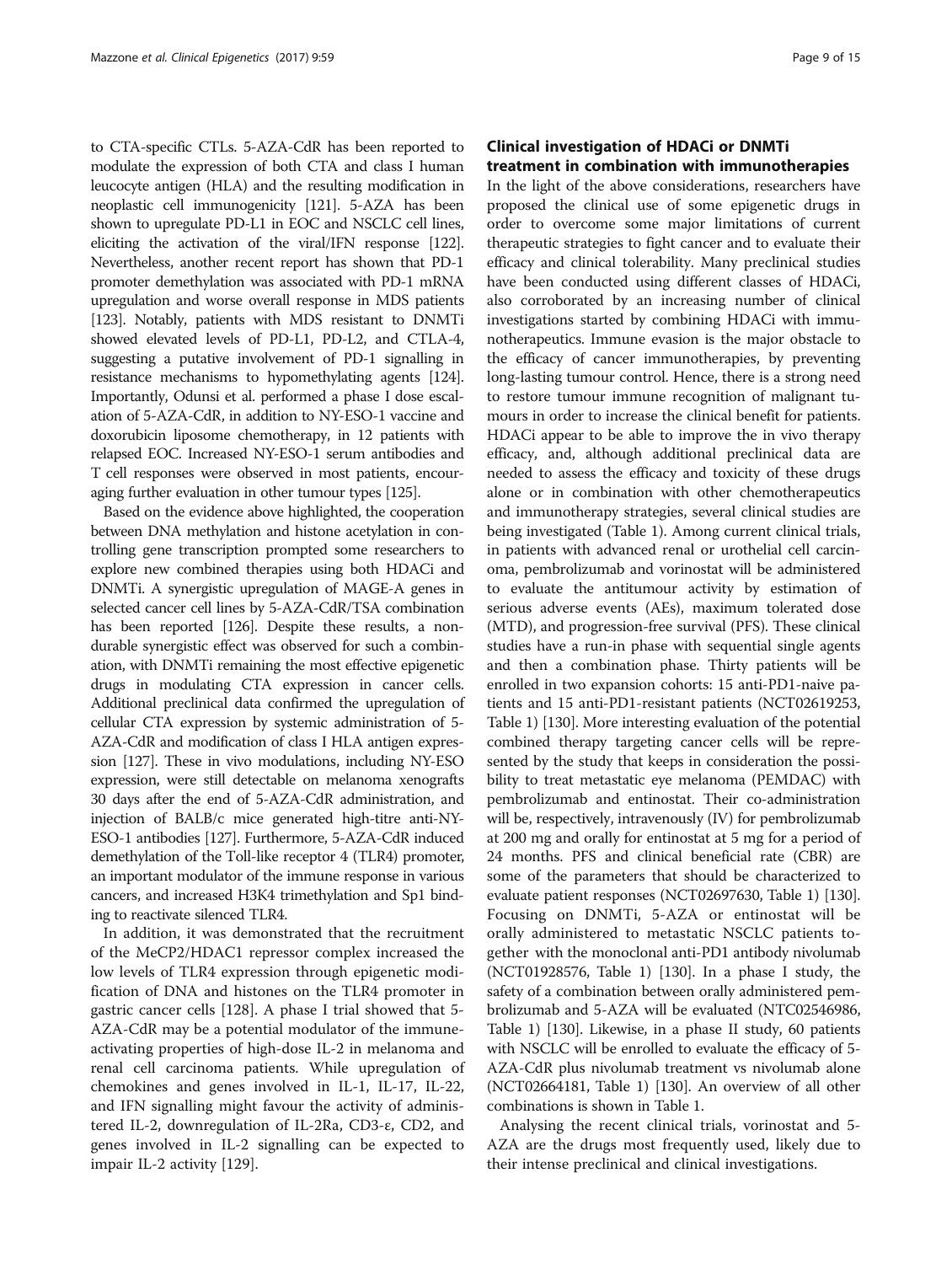<span id="page-9-0"></span>

|                           |                    |          | Table 1 Summary of clinical trials describing HDAC and DNMT inhibitors in combination with immune checkpoint blockade therapy [130] |                         |                             |                                                          |
|---------------------------|--------------------|----------|-------------------------------------------------------------------------------------------------------------------------------------|-------------------------|-----------------------------|----------------------------------------------------------|
| Clinical trial identifier | Status             | Phase    | type<br>Cancer                                                                                                                      | drug<br>Epigenetic      | Immune checkpoint inhibitor | Additional intervention                                  |
| NCT02635061               | Not yet recruiting |          | Unresectable NSCLC                                                                                                                  | ACY-241                 | Nivolumab and ipilimumab    |                                                          |
| NCT01686165               | Not yet recruiting |          | <b>DLBCL</b>                                                                                                                        | Belinostat              | Rituximab                   | Yttrium-90                                               |
| NCT02453620               | Recruiting         |          | Metastatic unresectable HER2-negative<br>breast cancer                                                                              | Entinostat              | Nivolumab and ipilimumab    |                                                          |
| NCT02909452               | Recruiting         |          | Advanced solid tumours                                                                                                              | Entinostat              | Pembrolizumab               |                                                          |
| NCT03024437               | Not yet recruiting | $\equiv$ | Advanced cell carcinoma                                                                                                             | Entinostat              | Atezolizumab                | Bevacizumab                                              |
| NCT02708680               | Recruiting         | $\equiv$ | Breast cancer                                                                                                                       | Entinostat              | Atezolizumab                |                                                          |
| NCT02697630               | Recruiting         | $=$      | Metastatic uveal melanoma                                                                                                           | Entinostat              | Prembrolizumab              |                                                          |
| NCT02805660               | Recruiting         | $\equiv$ | Advanced solid tumours and NSCLC                                                                                                    | Mocetinostat            | Durvalumab                  |                                                          |
| NCT02437136               | Recruiting         | $\equiv$ | NSCLC and melanoma                                                                                                                  | Entinostat              | Pembrolizumab               |                                                          |
| NCT02993991               | Not yet recruiting |          | Squamus cell carcinoma of the oral cavity                                                                                           | Mocetinostat            | Durvalumab                  |                                                          |
| NCT02032810               | Recruiting         |          | Unresectable stage III/IV melanoma                                                                                                  | Panobinostat            | lpilimumab                  |                                                          |
| NCT01238692               | Not yet recruiting | $=$      | DLBCL                                                                                                                               | Panobinostat            | Rituximab                   |                                                          |
| NCT01282476               | Not yet recruiting | $=$      | DLBCL                                                                                                                               | Panobinostat            | Rituximab                   |                                                          |
| NCT02512172               | Recruiting         |          | Advanced CRC                                                                                                                        | Romidepsin and/or 5-AZA | Pembrolizumab               |                                                          |
| NCT02538510               | Recruiting         | $\equiv$ | HNSCC and SGC                                                                                                                       | Vorinostat              | Pembrolizumab               |                                                          |
| NCT02638090               | Recruiting         | $\equiv$ | Stage IV NSCLC                                                                                                                      | Vorinostat              | Pembrolizumab               |                                                          |
| NCT02619253               | Recruiting         | $\equiv$ | Advanced renal or urothelial cell carcinoma                                                                                         | Vorinostat              | Pembrolizumab               |                                                          |
| NCT02395627               | Recruiting         | $=$      | Hormone therapy-resistant breast cancer                                                                                             | Vorinostat              | Pembrolizumab               | Tamoxifen                                                |
| NCT00667615               | Not yet recruiting | $\equiv$ | DLBCL                                                                                                                               | Vorinostat              | Rituximab                   | Cyclophosphamide, etoposide,<br>prednisone               |
| NCT00720876               | Not yet recruiting | $=$      | Lymphoma                                                                                                                            | Vorinostat              | Rituximab                   |                                                          |
| NCT00972478               | Not yet recruiting | $\equiv$ | DLBCL                                                                                                                               | Vorinostat              | Rituximab                   | Cyclophosphamide, doxorubicin,<br>prednisone, vincristin |
| NCT00764517               | Not recruiting     | $=$      | Lymphoma                                                                                                                            | Vorinostat              | Rituximab                   | Cladribine                                               |
| NCT00918723               | Not yet recruiting |          | Lymphoma/leukaemia                                                                                                                  | Vorinostat              | Rituximab                   | Cyclophosphamide, fludarabine                            |
| NCT02397720               | Recruiting         | $=$      | AML                                                                                                                                 | $5 - AZA$               | Nivolumab                   |                                                          |
| NCT02260440               | Recruiting         | $=$      | Metastatic CRC                                                                                                                      | $5 - AZA$               | Pembrolizumab               |                                                          |
| NCT02546986               | Recruiting         | $=$      | Advanced/metastatic NSCLC                                                                                                           | $5 - AZA$               | Pembrolizumab               |                                                          |
| NCT02508870               | Recruiting         |          | NDS                                                                                                                                 | 5-AZA                   | Atezolizumab                |                                                          |
| NCT02951156               | Not yet recruiting | $=$      | <b>DLBCL</b>                                                                                                                        | $5 - AZA$               | Rituximab                   | Bendamustine, gemcitabine,<br>oxaliplatin                |
| NCT02530463               | Recruiting         | $=$      | NDS                                                                                                                                 | $5 - AZA$               | Nivolumab and/or ipilimumab |                                                          |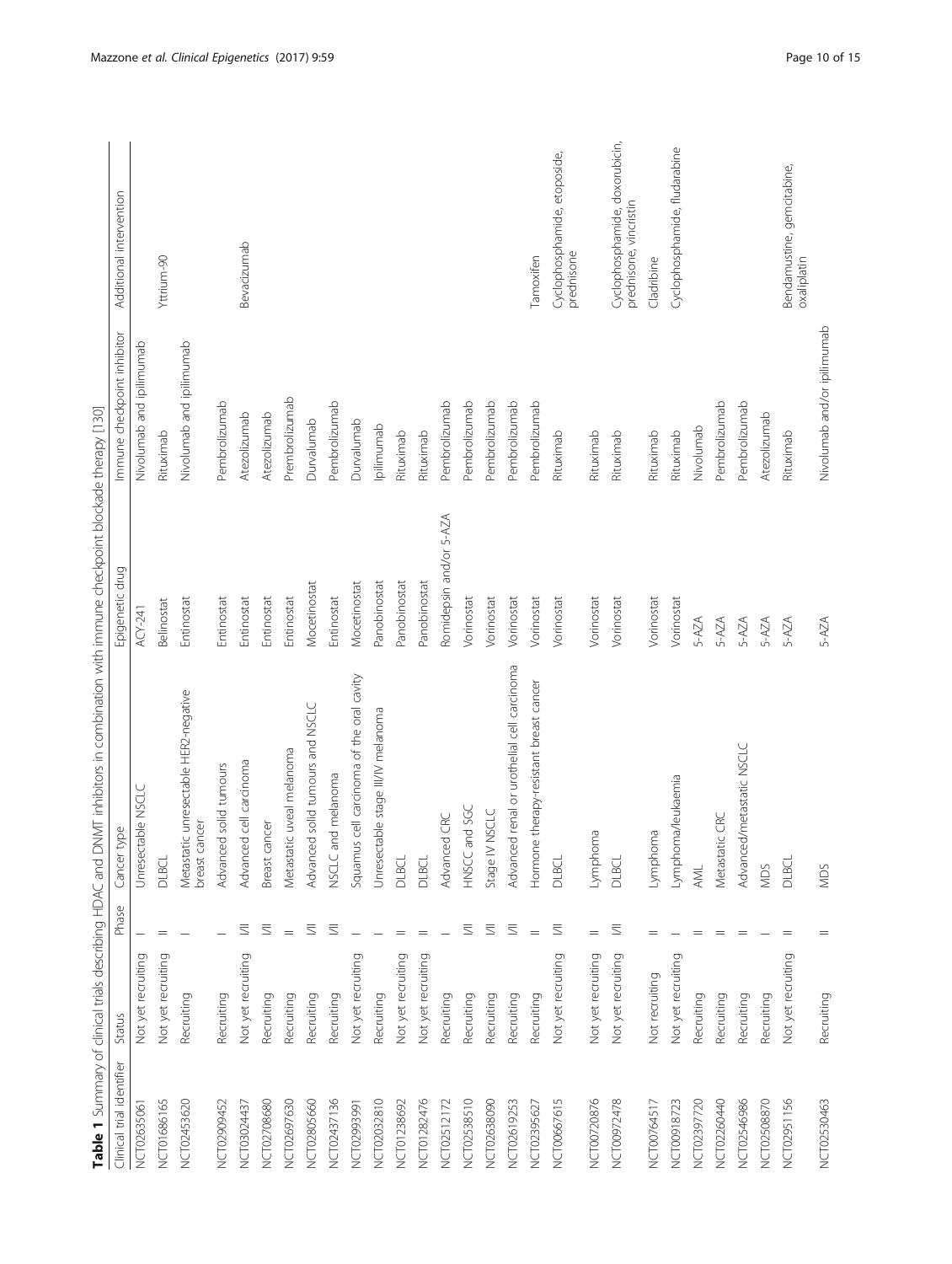|                    |                    | Table 1 Summary of clinical trials describing HDAC and DNMT inhibitors in combination with immune checkpoint blockade therapy [130] (Continued) |                             |                        |
|--------------------|--------------------|-------------------------------------------------------------------------------------------------------------------------------------------------|-----------------------------|------------------------|
| CT02399917         | Recruiting         | Refractory/relapsed AML                                                                                                                         | 5-AZA                       | demuliti               |
| CT02599649         | Recruiting         | NDS                                                                                                                                             | $5 - A Z A$                 | irilumab and nivolumab |
| VCT02512172        | Recruiting         | MSS advanced CRC                                                                                                                                | Romidepsin and/or 5-AZA     | Pembrolizumab          |
| NCT02816021        | Vot yet recruiting | Metastatic melanoma                                                                                                                             | $5-AZA$                     | Pembrolizumab          |
| <b>NCT01928576</b> | Recruiting         | NSCLC                                                                                                                                           | 5-AZA and/or entinostat     | Nivolumab              |
| <b>NCT02795923</b> | lot yet recruiting | NSCLC                                                                                                                                           | 5-AZA-CdR/tetrahydrouridine | Nivolumab              |
| VCT02811497        | Recruiting         | Advanced solid tumours                                                                                                                          | 5-AZA                       | Durvalumab             |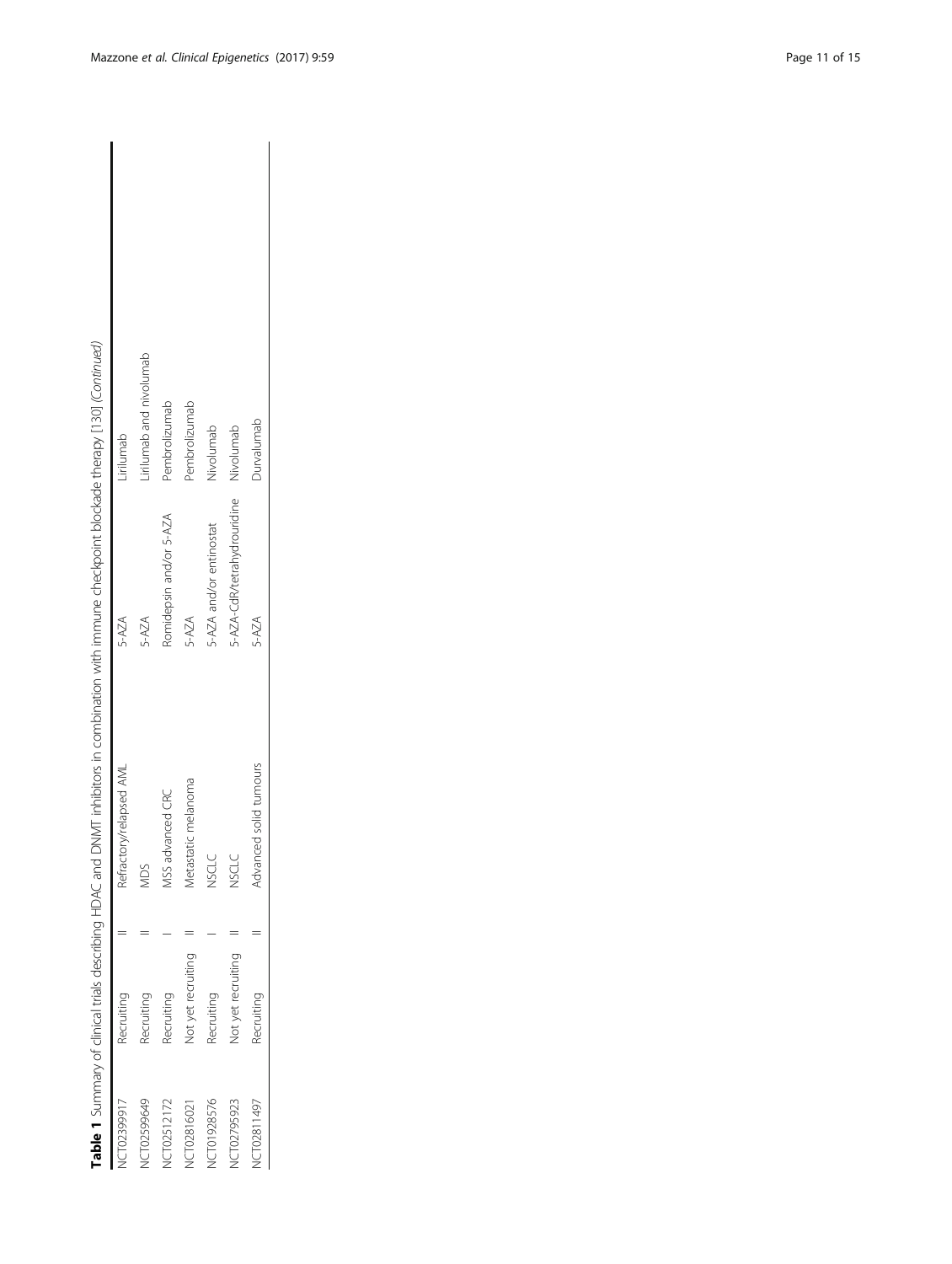## <span id="page-11-0"></span>Conclusions

Robust data support the role of epigenetic drugs in facilitating immunological targeting of cancer cells by their ability to modulate different mediator factors and pathways involved in the interaction between tumour cells and the immune system. Following this observation, HDACi or DNMTi have been combined with immune checkpoint therapies to provide more significant benefit for cancer patients than monotherapy. In this review, we have summarized preclinical and clinical results combining HDACi or DNMTi with immune checkpoint inhibitors and their direct effects on various components of the immune system. Although more and more preclinical trials are being conducted to enhance safety and efficacy, especially for DNMTi, these findings will help along the road for the discovery and the development of novel therapeutic approaches in cancer immunotherapy. Focused on the results from preclinical studies of HDACi on Tregs, either class I or class II HDAC inhibition may have opposite effects on Treg function as inhibition or promotion, respectively. Thus, it is currently believed that cancer treatments with class I-specific HDACi could provide future interesting outcomes in patients. Indeed, different studies have shown that immunomodulatory effects of HDAC inhibition with high specificity may lead to a selective immune regulation, when compared with pan-HDACi treatment. Even if selective HDACi may provide greater efficacy, the identification of the proper dose could reduce the adverse effects associated with HDAC inhibition. Regardless of which epigenetic modulator is used in preclinical or clinical studies, the toxicity on different tumours types remains a great challenge. A better understanding of the molecular mechanisms by which HDACi and DNMTi elicit immunomodulatory effects could help to ameliorate their clinical development. Nevertheless, to achieve beneficial responses in patients, a deep investigation on the main molecular processes on which the immune system relies remains of high interest. Future inquiry on immuneregulatory mechanisms could provide more interesting targets for epigenetic drugs in order to improve cancer cell recognition by T cells and overcome cancer therapy failure. In addition, it could be interesting to evaluate the immunomodulatory activity of other epigenetic modulators (i.e. HMTs and demethylase inhibitors), even highlighting their clinical effects by combination with the already described HDACi or DNMTi.

#### Abbreviations

5-AZA: Azacitydine; 5-AZA-CdR: Decitabine; AEs: Adverse events; AICD: Activation-induced cell death; AML: Acute myeloid leukaemia; APC: Antigen-presenting cell; APL: Acute promyelocytic leukaemia; APM: Antigen presentation machinery; BATF: Basic leucine zipper transcription factor; cAMP: Cyclic adenosyl monophosphate; CBR: Clinical beneficial rate; CD28: Cluster of differentiation 28; CIITA: Class II transactivator; CMML: Chronic myelomonocytic leukaemia; CTA: Cancer testis antigen; CTCL: Cutaneous T cell lymphoma; CTL: Cytotoxic T lymphocytes; CTLA-4: Cytotoxic T lymphocyte-associated antigen-4; DC: Dendritic cell; DLBCL: Diffuse large B cell lymphoma; DNMT: DNA methyltransferase; DZNeP: Deazaneplanocin A; EGFR: Epidermal growth factor receptor; EMA: European Medicines Agency; EOC: Epithelial ovarian cancer; EZH2: Enhancer of zeste homolog 2; FOXO1: Forkhead box protein O1; Foxp3: Forkhead box protein 3; GC: Gastric carcinoma; HATs: Histone acetyltransferases; HDAC: Histone deacetylase; HLA: Human leucocyte antigen; HMTs: Histone methyltransferases; IFN-γ: Interferon-γ; IL-6: Interleukin-6; iTreg: Induced regulatory T; lncRNAs: Long noncoding RNAs; MAbs: Monoclonal antibodies; MAGE-A: Melanoma-associated antigen; MAPK: Mitogen-activated protein kinases; MCL: Mantle cell lymphoma; MDS: Myelodysplastic syndromes; MDSCs: Myeloid-derived suppressor cells; MHC: Major histocompatibility complex; MICA: MHC class I-related chain A; MICB: MHC class I-related chain B; miRNAs: MicroRNAs; MITF: Microphthalmiaassociated transcription factor; MM: Multiple myeloma; MTD: Maximum tolerated dose; NB: Neuroblastoma; NEAT1: Nuclear paraspeckle assembly transcript 1; NFAT1: Nuclear factor of activated T cells 1; NF-κB: Nuclear factor kappa light chain enhancer of activated B cells; NK: Natural killer; NSCLC: Non-small cell lung cancer; PD: Programmed cell death protein; PFS: Progression-free survival; PRAME: Preferentially expressed antigen in melanoma; PRC2: Polycomb repressive complex 2; PTCL: Peripheral T cell lymphoma; Rb1: Retinoblastoma 1; RORγT: RAR-related orphan receptor; ROS: Reactive oxygen species; Sin3A: Transcription regulator family member A; Sp1: Specificity protein 1; STAT4: Signal transducer and activator of transcription 4; TAA: Tumour-associated antigen; TAM: Tumour-associated macrophage; Tbx21: T-box transcription factor 21; TCR: T cell receptor; TGF-β: Transforming growth factor β; Th: T helper; Tim-3: T cell immunoglobulin and mucin domain 3; TKIs: Tyrosine kinase inhibitors; TLR4: Toll-like receptor 4; TME: Tumour microenvironment; TNF: Tumour necrosis factor; Treg: T regulatory cell; TSA: Trichostatin A; VDAC1: Voltage-dependent anion- selective channel protein 1; VEGF: Vascular endothelial growth factor; VPA: Valproic acid

#### Acknowledgements

Not applicable.

#### Funding

This work was supported by the IIT-Sapienza Project, by the COST Action CM1406 Epigenetic Chemical Biology, and by PRIN 2016 (prot. 20152TE5PK).

#### Availability of data and materials

Not applicable.

#### Authors' contributions

RM and CZ reviewed the main literature for biology of epigenetic compounds and immunotherapy. RM, CZ, SV, and AM wrote the manuscript and the general concept of this review. All authors read and approved the final manuscript.

#### Competing interests

The authors declare that they have no competing interests.

#### Consent for publication

Not applicable.

#### Ethics approval and consent to participate

Not applicable.

#### Publisher's Note

Springer Nature remains neutral with regard to jurisdictional claims in published maps and institutional affiliations.

#### Author details

1 Dipartimento di Chimica e Tecnologie del Farmaco, Sapienza Università di Roma, P.le Aldo Moro 5, 00185 Rome, Italy. <sup>2</sup>Center for Life Nano Science@Sapienza, Italian Institute of Technology, Viale Regina Elena 291, 00161 Rome, Italy. <sup>3</sup>Istituto Pasteur-Fondazione Cenci Bolognetti, Sapienza Università di Roma, P.le Aldo Moro 5, 00185 Rome, Italy.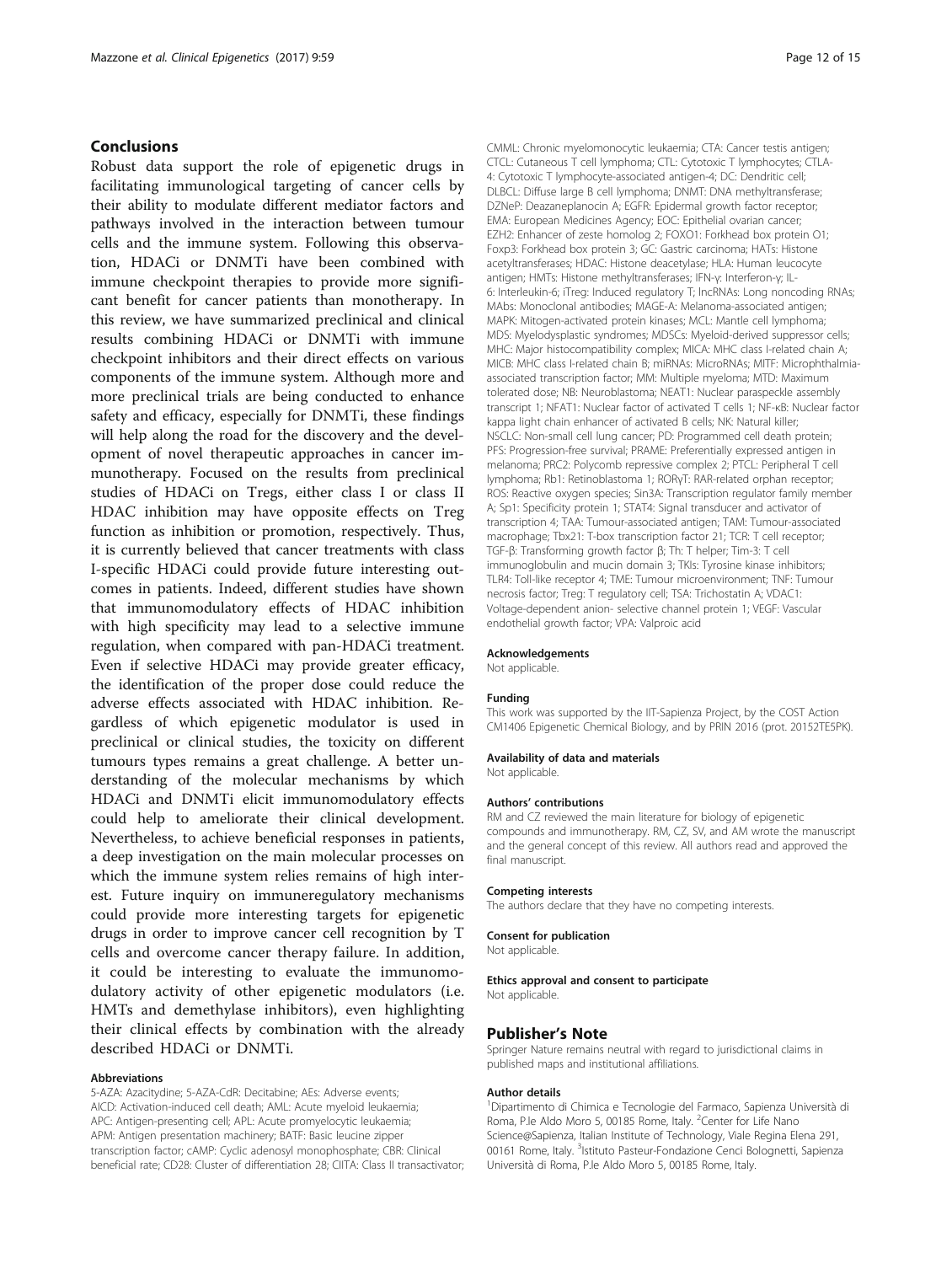### <span id="page-12-0"></span>Received: 10 October 2016 Accepted: 19 May 2017 Published online: 30 May 2017

#### References

- 1. Thurn KT, Thomas S, Moore A, Munster PN. Rational therapeutic combinations with histone deacetylase inhibitors for the treatment of cancer. Future Oncol. 2011;7:263–83.
- 2. Zwergel C, Valente S, Mai A. DNA methyltransferases inhibitors from natural sources. Curr Top Med Chem. 2016;16:680–96.
- 3. Qureshi IA, Mehler MF. Advances in epigenetics and epigenomics for neurodegenerative diseases. Curr Neurol Neurosci Rep. 2011;11:464–73.
- 4. Feinberg AP. Epigenetics at the epicenter of modern medicine. JAMA. 2008; 299:1345–50.
- 5. Jones PA, Baylin SB. The epigenomics of cancer. Cell. 2007;128:683–92.
- 6. Herman JG, Baylin SB. Gene silencing in cancer in association with promoter hypermethylation. N Engl J Med. 2003;349:2042–54.
- 7. Goll MG, Bestor TH. Eukaryotic cytosine methyltransferases. Annu Rev Biochem. 2005;74:481–514.
- 8. Robertson KD. DNA methylation, methyltransferases, and cancer. Oncogene. 2001;20:3139–55.
- 9. Kouzarides T. Chromatin modifications and their function. Cell. 2007; 128:693–705.
- 10. Bolden JE, Peart MJ, Johnstone RW. Anticancer activities of histone deacetylase inhibitors. Nat Rev Drug Discov. 2006;5:769–84.
- 11. Shen L, Orillion A, Pili R. Histone deacetylase inhibitors as immunomodulators in cancer therapeutics. Epigenomics. 2016;8:415–28.
- 12. Topalian SL, Weiner GJ, Pardoll DM. Cancer immunotherapy comes of age. J Clin Oncol. 2011;29:4828–36.
- 13. Sharma P, Allison JP. Immune checkpoint targeting in cancer therapy: toward combination strategies with curative potential. Cell. 2015;161:205–14.
- 14. Vesely MD, Kershaw MH, Schreiber RD, Smyth MJ. Natural innate and adaptive immunity to cancer. Annu Rev Immunol. 2011;29:235–71.
- 15. Stewart TJ, Abrams SI. How tumours escape mass destruction. Oncogene. 2008;27:5894–903.
- 16. Dunn GP, Old LJ, Schreiber RD. The three Es of cancer immunoediting. Annu Rev Immunol. 2004;22:329–60.
- 17. Suh WK, Tafuri A, Berg-Brown NN, Shahinian A, Plyte S, Duncan GS, Okada H, Wakeham A, Odermatt B, Ohashi PS, Mak TW. The inducible costimulator plays the major costimulatory role in humoral immune responses in the absence of CD28. J Immunol. 2004;172:5917–23.
- 18. Gardner D, Jeffery LE, Sansom DM. Understanding the CD28/CTLA-4 (CD152) pathway and its implications for costimulatory blockade. Am J Transplant. 2014;14:1985–91.
- 19. Keir ME, Butte MJ, Freeman GJ, Sharpe AH. PD-1 and its ligands in tolerance and immunity. Annu Rev Immunol. 2008;26:677–704.
- 20. Spranger S, Koblish HK, Horton B, Scherle PA, Newton R, Gajewski TF. Mechanism of tumor rejection with doublets of CTLA-4, PD-1/PD-L1, or IDO blockade involves restored IL-2 production and proliferation of CD8(+) T cells directly within the tumor microenvironment. J Immunother Cancer. 2014;2:3.
- 21. Johnson DB, Estrada MV, Salgado R, Sanchez V, Doxie DB, Opalenik SR, Vilgelm AE, Feld E, Johnson AS, Greenplate AR, et al. Melanoma-specific MHC-II expression represents a tumour-autonomous phenotype and predicts response to anti-PD-1/PD-L1 therapy. Nat Commun. 2016;7:10582.
- 22. El-Osta H, Shahid K, Mills GM, Peddi P. Immune checkpoint inhibitors: the new frontier in non-small-cell lung cancer treatment. Onco Targets Ther. 2016;9:5101–16.
- 23. Phan GQ, Yang JC, Sherry RM, Hwu P, Topalian SL, Schwartzentruber DJ, Restifo NP, Haworth LR, Seipp CA, Freezer LJ, et al. Cancer regression and autoimmunity induced by cytotoxic T lymphocyte-associated antigen 4 blockade in patients with metastatic melanoma. Proc Natl Acad Sci U S A. 2003;100:8372–7.
- 24. Maker AV, Phan GQ, Attia P, Yang JC, Sherry RM, Topalian SL, Kammula US, Royal RE, Haworth LR, Levy C, et al. Tumor regression and autoimmunity in patients treated with cytotoxic T lymphocyte-associated antigen 4 blockade and interleukin 2: a phase I/II study. Ann Surg Oncol. 2005;12:1005–16.
- 25. Krasner C, Joyce RM. Zevalin: 90yttrium labeled anti-CD20 (ibritumomab tiuxetan), a new treatment for non-Hodgkin's lymphoma. Curr Pharm Biotechnol. 2001;2:341–9.
- 26. Menon S, Shin S, Dy G. Advances in cancer immunotherapy in solid tumors. Cancers (Basel). 2016;8.
- 27. Gubin MM, Zhang X, Schuster H, Caron E, Ward JP, Noguchi T, Ivanova Y, Hundal J, Arthur CD, Krebber WJ, et al. Checkpoint blockade cancer immunotherapy targets tumour-specific mutant antigens. Nature. 2014;515:577–81.
- 28. Curran MA, Montalvo W, Yagita H, Allison JP. PD-1 and CTLA-4 combination blockade expands infiltrating T cells and reduces regulatory T and myeloid cells within B16 melanoma tumors. Proc Natl Acad Sci U S A. 2010;107:4275–80.
- 29. Grosso JF, Jure-Kunkel MN, CTLA-4 blockade in tumor models: an overview of preclinical and translational research. Cancer Immun. 2013;13:5.
- 30. Larkin J, Hodi FS, Wolchok JD. Combined nivolumab and ipilimumab or monotherapy in untreated melanoma. N Engl J Med. 2015;373:1270–1.
- 31. Carosella ED, Ploussard G, LeMaoult J, Desgrandchamps F. A systematic review of immunotherapy in urologic cancer: evolving roles for targeting of CTLA-4, PD-1/PD-L1, and HLA-G. Eur Urol. 2015;68:267–79.
- 32. Wolchok JD, Kluger H, Callahan MK, Postow MA, Rizvi NA, Lesokhin AM, Segal NH, Ariyan CE, Gordon RA, Reed K, et al. Nivolumab plus ipilimumab in advanced melanoma. N Engl J Med. 2013;369:122–33.
- 33. Selby MJ, Engelhardt JJ, Johnston RJ, Lu LS, Han M, Thudium K, Yao D, Quigley M, Valle J, Wang C, et al. Preclinical development of ipilimumab and nivolumab combination immunotherapy: mouse tumor models, in vitro functional studies, and cynomolgus macaque toxicology. PLoS One. 2016;11:e0161779.
- 34. Ito A, Kondo S, Tada K, Kitano S. Clinical development of immune checkpoint inhibitors. Biomed Res Int. 2015;2015:605478.
- 35. Nicodemus CF. Antibody-based immunotherapy of solid cancers: progress and possibilities. Immunotherapy. 2015;7:923–39.
- 36. Suzuki S, Ishida T, Yoshikawa K, Ueda R. Current status of immunotherapy. Jpn J Clin Oncol. 2016;46:191–203.
- 37. Heninger E, Krueger TE, Lang JM. Augmenting antitumor immune responses with epigenetic modifying agents. Front Immunol. 2015;6:29.
- 38. Nelson HH, Kelsey KT. Epigenetic epidemiology as a tool to understand the role of immunity in chronic disease. Epigenomics. 2016;8:1007–9.
- 39. Reiner SL. Inducing the T cell fates required for immunity. Immunol Res. 2008;42:160–5.
- 40. Zhu J, Yamane H, Paul WE. Differentiation of effector CD4 T cell populations (\*). Annu Rev Immunol. 2010;28:445–89.
- 41. Kanno Y, Vahedi G, Hirahara K, Singleton K, O'Shea JJ. Transcriptional and epigenetic control of T helper cell specification: molecular mechanisms underlying commitment and plasticity. Annu Rev Immunol. 2012;30:707–31.
- 42. Schoenborn JR, Dorschner MO, Sekimata M, Santer DM, Shnyreva M, Fitzpatrick DR, Stamatoyannopoulos JA, Wilson CB. Comprehensive epigenetic profiling identifies multiple distal regulatory elements directing transcription of the gene encoding interferon-gamma. Nat Immunol. 2007;8:732–42.
- 43. Santangelo S, Cousins DJ, Winkelmann N, Triantaphyllopoulos K, Staynov DZ. Chromatin structure and DNA methylation of the IL-4 gene in human T(H)2 cells. Chromosome Res. 2009;17:485–96.
- Aune TM, Collins PL, Chang S. Epigenetics and T helper 1 differentiation. Immunology. 2009;126:299–305.
- 45. Allan RS, Zueva E, Cammas F, Schreiber HA, Masson V, Belz GT, Roche D, Maison C, Quivy JP, Almouzni G, Amigorena S. An epigenetic silencing pathway controlling T helper 2 cell lineage commitment. Nature. 2012;487:249–53.
- 46. Chang S, Collins PL, Aune TM. T-bet dependent removal of Sin3A-histone deacetylase complexes at the Ifng locus drives Th1 differentiation. J Immunol. 2008;181:8372–81.
- 47. Vahedi G, Takahashi H, Nakayamada S, Sun HW, Sartorelli V, Kanno Y, O'Shea JJ. STATs shape the active enhancer landscape of T cell populations. Cell. 2012;151:981–93.
- Tumes DJ, Onodera A, Suzuki A, Shinoda K, Endo Y, Iwamura C, Hosokawa H, Koseki H, Tokoyoda K, Suzuki Y, et al. The polycomb protein Ezh2 regulates differentiation and plasticity of CD4(+) T helper type 1 and type 2 cells. Immunity. 2013;39:819–32.
- Arvey A, van der Veeken J, Samstein RM, Feng Y, Stamatoyannopoulos JA, Rudensky AY. Inflammation-induced repression of chromatin bound by the transcription factor Foxp3 in regulatory T cells. Nat Immunol. 2014;15:580–7.
- 50. Morinobu A, Kanno Y, O'Shea JJ. Discrete roles for histone acetylation in human T helper 1 cell-specific gene expression. J Biol Chem. 2004; 279:40640–6.
- 51. Kurachi M, Barnitz RA, Yosef N, Odorizzi PM, DiIorio MA, Lemieux ME, Yates K, Godec J, Klatt MG, Regev A, et al. The transcription factor BATF operates as an essential differentiation checkpoint in early effector CD8+ T cells. Nat Immunol. 2014;15:373–83.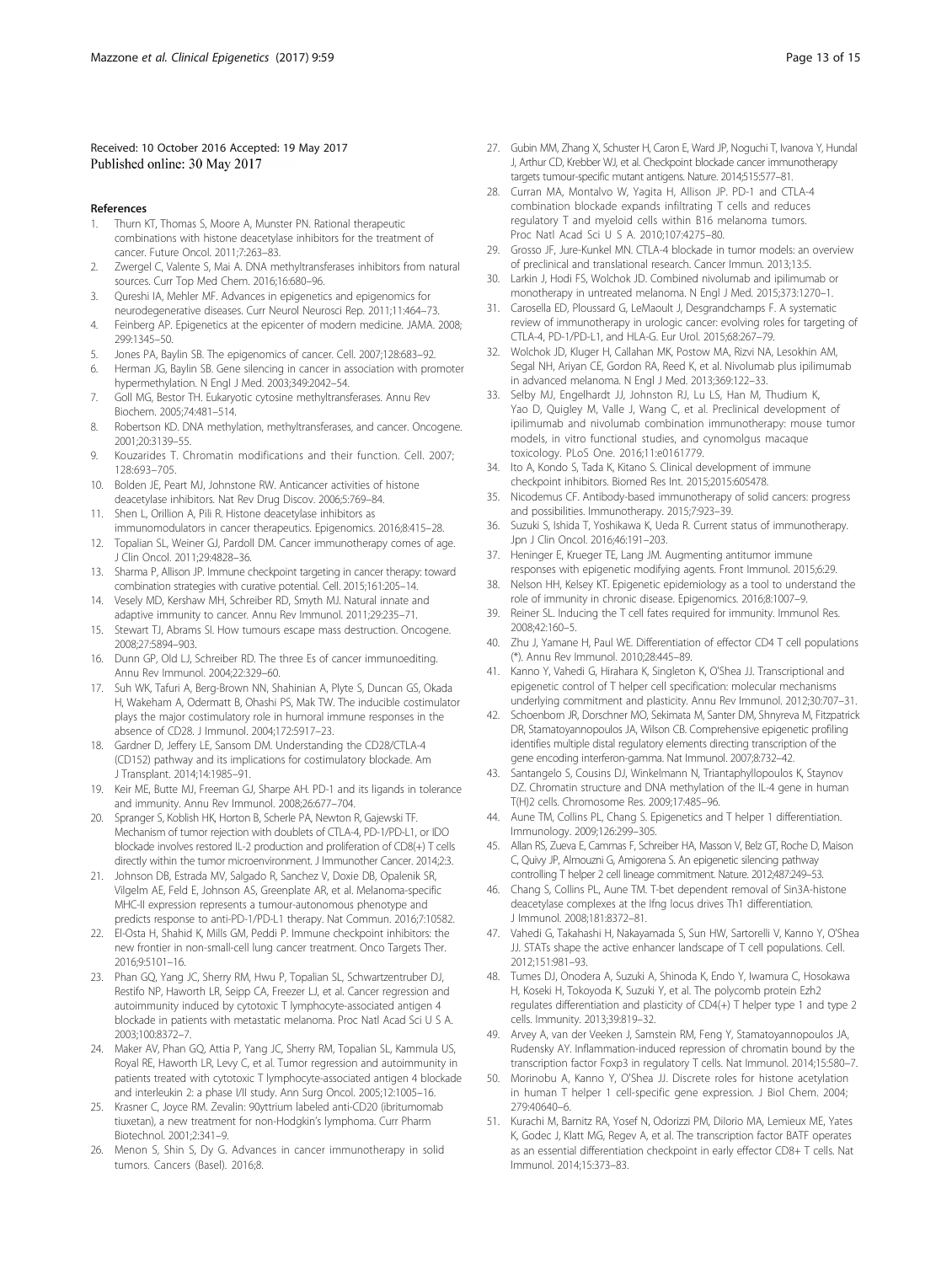- <span id="page-13-0"></span>52. Weber B, Stresemann C, Brueckner B, Lyko F. Methylation of human microRNA genes in normal and neoplastic cells. Cell Cycle. 2007;6:1001–5.
- 53. Cortez MA, Ivan C, Valdecanas D, Wang X, Peltier HJ, Ye Y, Araujo L, Carbone DP, Shilo K, Giri DK, et al. PDL1 regulation by p53 via miR-34. J Natl Cancer Inst. 2016;108.
- 54. Shatz M, Menendez D, Resnick MA. The human TLR innate immune gene family is differentially influenced by DNA stress and p53 status in cancer cells. Cancer Res. 2012;72:3948–57.
- 55. Textor S, Fiegler N, Arnold A, Porgador A, Hofmann TG, Cerwenka A. Human NK cells are alerted to induction of p53 in cancer cells by upregulation of the NKG2D ligands ULBP1 and ULBP2. Cancer Res. 2011;71:5998–6009.
- 56. Li J, Shayan G, Avery L, Jie HB, Gildener-Leapman N, Schmitt N, Lu BF, Kane LP, Ferris RL. Tumor-infiltrating Tim-3+ T cells proliferate avidly except when PD-1 is co-expressed: evidence for intracellular cross talk. Oncoimmunology. 2016;5:e1200778.
- 57. Thommen DS, Schreiner J, Muller P, Herzig P, Roller A, Belousov A, Umana P, Pisa P, Klein C, Bacac M, et al. Progression of lung cancer is associated with increased dysfunction of T cells defined by coexpression of multiple inhibitory receptors. Cancer Immunol Res. 2015;3:1344–55.
- 58. Wei J, Nduom EK, Kong LY, Hashimoto Y, Xu S, Gabrusiewicz K, Ling X, Huang N, Qiao W, Zhou S, et al. MiR-138 exerts anti-glioma efficacy by targeting immune checkpoints. Neuro Oncol. 2016;18:639–48.
- 59. Cheng Y, Li Y, Nian Y, Liu D, Dai F, Zhang J. STAT3 is involved in miR-124-mediated suppressive effects on esophageal cancer cells. BMC Cancer. 2015;15:306.
- 60. Xu S, Tao Z, Hai B, Liang H, Shi Y, Wang T, Song W, Chen Y, OuYang J, Chen J. miR-424(322) reverses chemoresistance via T-cell immune response activation by blocking the PD-L1 immune checkpoint. Nat Commun. 2016;7:11406.
- 61. Li H, Liu C, Lu Z, Chen L, Wang J, Li Y, Ma H. Upregulation of the long noncoding RNA SPRY4-IT1 indicates a poor prognosis and promotes tumorigenesis in ovarian cancer. Biomed Pharmacother. 2017;88:529–34.
- 62. Spizzo R, Almeida MI, Colombatti A, Calin GA. Long non-coding RNAs and cancer: a new frontier of translational research? Oncogene. 2012;31:4577–87.
- 63. Zeng C, Xu Y, Xu L, Yu X, Cheng J, Yang L, Chen S, Li Y. Inhibition of long non-coding RNA NEAT1 impairs myeloid differentiation in acute promyelocytic leukemia cells. BMC Cancer. 2014;14:693.
- 64. Hu G, Tang Q, Sharma S, Yu F, Escobar TM, Muljo SA, Zhu J, Zhao K. Expression and regulation of intergenic long noncoding RNAs during T cell development and differentiation. Nat Immunol. 2013;14:1190–8.
- 65. Chun P. Histone deacetylase inhibitors in hematological malignancies and solid tumors. Arch Pharm Res. 2015;38:933–49.
- 66. Mottamal M, Zheng S, Huang TL, Wang G. Histone deacetylase inhibitors in clinical studies as templates for new anticancer agents. Molecules. 2015;20:3898–941.
- 67. Newbold A, Falkenberg KJ, Prince MH, Johnstone RW. How do tumor cells respond to HDAC inhibition? FEBS J. 2016;283:4032–46.
- 68. Waby JS, Chirakkal H, Yu C, Griffiths GJ, Benson RS, Bingle CD, Corfe BM. Sp1 acetylation is associated with loss of DNA binding at promoters associated with cell cycle arrest and cell death in a colon cell line. Mol Cancer. 2010;9:275.
- 69. Yang Y, Zhao Y, Liao W, Yang J, Wu L, Zheng Z, Yu Y, Zhou W, Li L, Feng J, et al. Acetylation of FoxO1 activates Bim expression to induce apoptosis in response to histone deacetylase inhibitor depsipeptide treatment. Neoplasia. 2009;11:313–IN311.
- 70. Ungerstedt JS, Sowa Y, Xu WS, Shao Y, Dokmanovic M, Perez G, Ngo L, Holmgren A, Jiang X, Marks PA. Role of thioredoxin in the response of normal and transformed cells to histone deacetylase inhibitors. Proc Natl Acad Sci U S A. 2005;102:673–8.
- 71. Hui KF, Yeung PL, Chiang AK. Induction of MAPK- and ROS-dependent autophagy and apoptosis in gastric carcinoma by combination of romidepsin and bortezomib. Oncotarget. 2016;7:4454–67.
- 72. Leone A, Roca MS, Ciardiello C, Terranova-Barberio M, Vitagliano C, Ciliberto G, Mancini R, Di Gennaro E, Bruzzese F, Budillon A. Vorinostat synergizes with EGFR inhibitors in NSCLC cells by increasing ROS via up-regulation of the major mitochondrial porin VDAC1 and modulation of the c-Myc-NRF2- KEAP1 pathway. Free Radic Biol Med. 2015;89:287–99.
- 73. Zhang J, Ng S, Wang J, Zhou J, Tan SH, Yang N, Lin Q, Xia D, Shen HM. Histone deacetylase inhibitors induce autophagy through FOXO1 dependent pathways. Autophagy. 2015;11:629–42.
- 74. Chen L, Flies DB. Molecular mechanisms of T cell co-stimulation and co-inhibition. Nat Rev Immunol. 2013;13:227–42.
- 75. Khan AN, Gregorie CJ, Tomasi TB. Histone deacetylase inhibitors induce TAP, LMP, Tapasin genes and MHC class I antigen presentation by melanoma cells. Cancer Immunol Immunother. 2008;57:647–54.
- 76. Magner WJ, Kazim AL, Stewart C, Romano MA, Catalano G, Grande C, Keiser N, Santaniello F, Tomasi TB. Activation of MHC class I, II, and CD40 gene expression by histone deacetylase inhibitors. J Immunol. 2000;165:7017–24.
- 77. Murakami T, Sato A, Chun NA, Hara M, Naito Y, Kobayashi Y, Kano Y, Ohtsuki M, Furukawa Y, Kobayashi E. Transcriptional modulation using HDACi depsipeptide promotes immune cell-mediated tumor destruction of murine B16 melanoma. J Invest Dermatol. 2008;128:1506–16.
- 78. Pfeiffer MM, Burow H, Schleicher S, Handgretinger R, Lang P. Influence of histone deacetylase inhibitors and DNA-methyltransferase inhibitors on the NK cell-mediated lysis of pediatric B-lineage leukemia. Front Oncol. 2013;3:99.
- 79. Morgado S, Sanchez-Correa B, Casado JG, Duran E, Gayoso I, Labella F, Solana R, Tarazona R. NK cell recognition and killing of melanoma cells is controlled by multiple activating receptor-ligand interactions. J Innate Immun. 2011;3:365–73.
- 80. Son CH, Keum JH, Yang K, Nam J, Kim MJ, Kim SH, Kang CD, Oh SO, Kim CD, Park YS, Bae J. Synergistic enhancement of NK cell-mediated cytotoxicity by combination of histone deacetylase inhibitor and ionizing radiation. Radiat Oncol. 2014;9:49.
- 81. Rossi LE, Avila DE, Spallanzani RG, Ziblat A, Fuertes MB, Lapyckyj L, Croci DO, Rabinovich GA, Domaica CI, Zwirner NW. Histone deacetylase inhibitors impair NK cell viability and effector functions through inhibition of activation and receptor expression. J Leukoc Biol. 2012;91:321–31.
- 82. Han SB, Lee JK. Anti-inflammatory effect of Trichostatin-A on murine bone marrow-derived macrophages. Arch Pharm Res. 2009;32:613–24.
- 83. Roger T, Lugrin J, Le Roy D, Goy G, Mombelli M, Koessler T, Ding XC, Chanson AL, Reymond MK, Miconnet I, et al. Histone deacetylase inhibitors impair innate immune responses to Toll-like receptor agonists and to infection. Blood. 2011;117:1205–17.
- 84. Cabanel M, Brand C, Oliveira-Nunes MC, Cabral-Piccin MP, Lopes MF, Brito JM, de Oliveira FL, El-Cheikh MC, Carneiro K. Epigenetic control of macrophage shape transition towards an atypical elongated phenotype by histone deacetylase activity. PLoS One. 2015;10:e0132984.
- 85. Burocchi A, Pittoni P, Gorzanelli A, Colombo MP, Piconese S. Intratumor OX40 stimulation inhibits IRF1 expression and IL-10 production by Treg cells while enhancing CD40L expression by effector memory T cells. Eur J Immunol. 2011;41:3615–26.
- 86. Sojka DK, Huang YH, Fowell DJ. Mechanisms of regulatory T-cell suppression—a diverse arsenal for a moving target. Immunology. 2008;124:13–22.
- 87. Pan F, Fan H, Liu Z, Jiang S. T cell signaling targets for enhancing regulatory or effector function. Sci Signal. 2012;5:pe32.
- 88. Shen L, Ciesielski M, Ramakrishnan S, Miles KM, Ellis L, Sotomayor P, Shrikant P, Fenstermaker R, Pili R. Class I histone deacetylase inhibitor entinostat suppresses regulatory T cells and enhances immunotherapies in renal and prostate cancer models. PLoS One. 2012;7:e30815.
- 89. Bridle BW, Chen L, Lemay CG, Diallo JS, Pol J, Nguyen A, Capretta A, He R, Bramson JL, Bell JC, et al. HDAC inhibition suppresses primary immune responses, enhances secondary immune responses, and abrogates autoimmunity during tumor immunotherapy. Mol Ther. 2013;21:887–94.
- Beier UH, Wang L, Han R, Akimova T, Liu Y, Hancock WW. Histone deacetylases 6 and 9 and sirtuin-1 control Foxp3+ regulatory T cell function through shared and isoform-specific mechanisms. Sci Signal. 2012;5:ra45.
- 91. Xiao H, Jiao J, Wang L, O'Brien S, Newick K, Wang LC, Falkensammer E, Liu Y, Han R, Kapoor V, et al. HDAC5 controls the functions of Foxp3(+) Tregulatory and CD8(+) T cells. Int J Cancer. 2016;138:2477–86.
- 92. Youn JI, Kumar V, Collazo M, Nefedova Y, Condamine T, Cheng P, Villagra A, Antonia S, McCaffrey JC, Fishman M, et al. Epigenetic silencing of retinoblastoma gene regulates pathologic differentiation of myeloid cells in cancer. Nat Immunol. 2013;14:211–20.
- 93. Rosborough BR, Castellaneta A, Natarajan S, Thomson AW, Turnquist HR. Histone deacetylase inhibition facilitates GM-CSF-mediated expansion of myeloid-derived suppressor cells in vitro and in vivo. J Leukoc Biol. 2012;91:701–9.
- 94. Tiper IV, Webb TJ. Histone deacetylase inhibitors enhance CD1ddependent NKT cell responses to lymphoma. Cancer Immunol Immunother. 2016;65:1411–21.
- 95. Valmori D, Ayyoub M. Prospective strategies to combine conventional, targeted and immunotherapies in non-small cell lung cancer. Oncoimmunology. 2016;5:e947175.